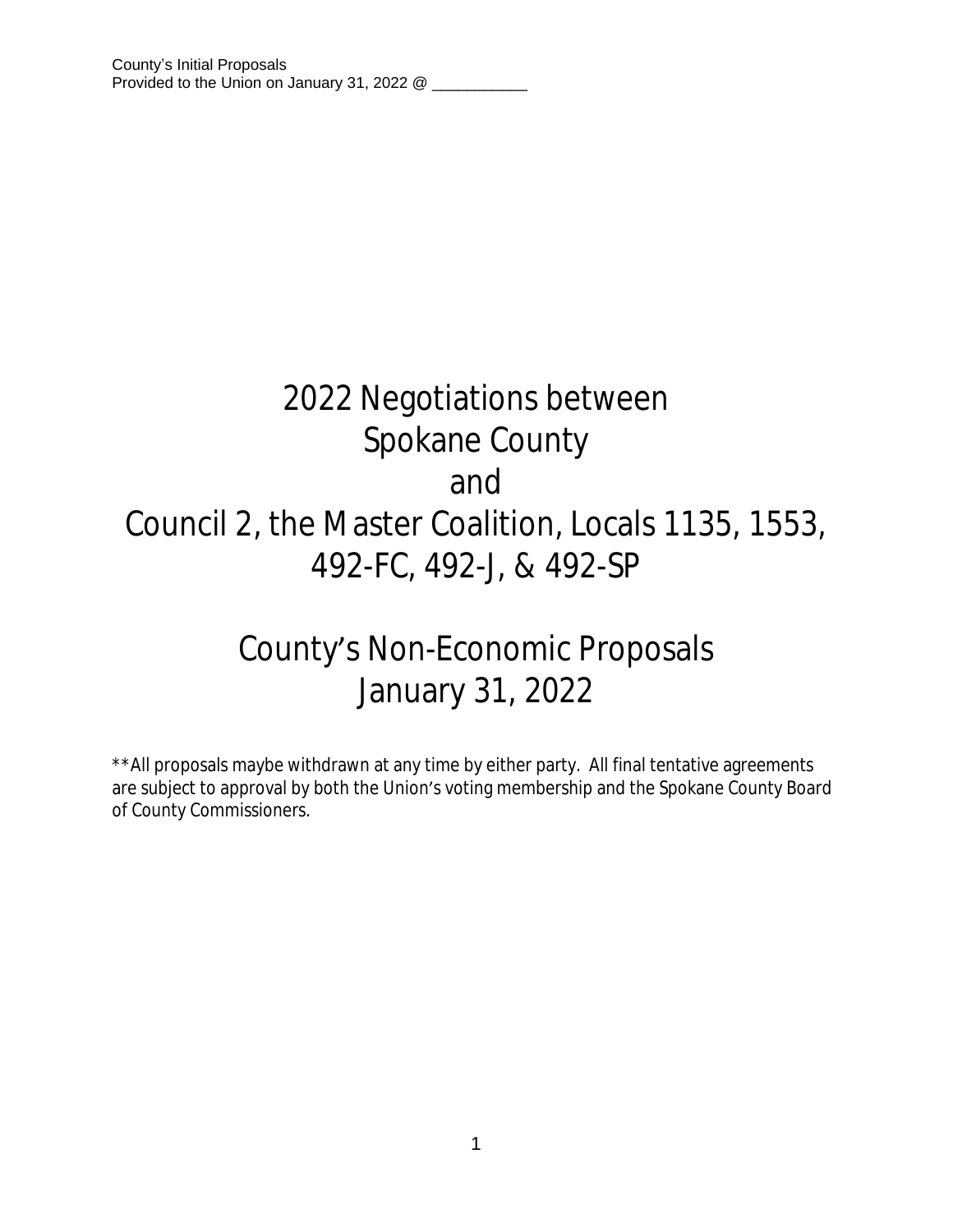# **PREAMBLE**

This Master Agreement is made and entered into by and between Spokane County, referred to as the Employer and Locals 492-J, 492-RF**RC**, **492-SP,** 1135, and 1553 of the Washington State Council of County and City Employees, affiliated with the American Federation of State, County and Municipal Employees, AFL-CIO, hereinafter referred to as the Union. All items shall be binding for both the Employer and the Union, including those items specifically identified in the individual supplements to this Agreement.

For purposes of this Agreement, members of Local 1553 who are employed by the Spokane County District Court are employees of Spokane County for purposes of wages and benefits directly related to wages only. For purposes of non-wage related matters, the Spokane County District Court is the employer of said employees and such matters are not governed by the terms of this Agreement.

Unless otherwise specified in the applicable Supplemental Agreement to this Master Agreement, the provisions of this Master Agreement shall be applicable to all employees in the respective bargaining units covered herein.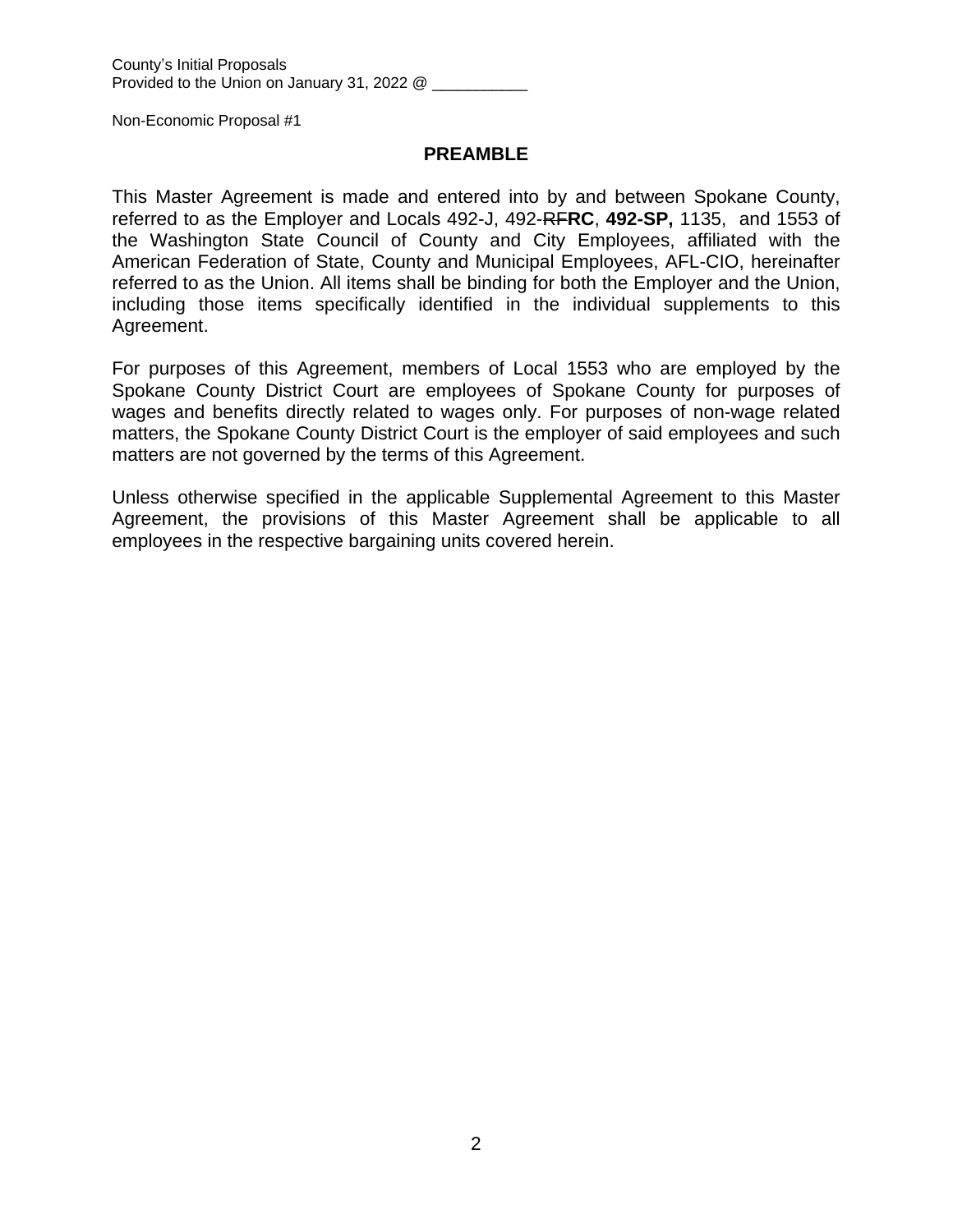# **ARTICLE 4 - UNION RECOGNITION AND BARGAINING UNITS**

**Locals Represented:** The Employer recognizes Locals 492-J, 492-RF**RC**, 492-SP, 1135, and 1553 of the Washington State Council of County and City Employees of the American Federation of State, County and Municipal Employees, Council 2, AFL-CIO, to be the sole and exclusive bargaining agent for all matters of wages, hours and working conditions over which the Employer is obligated by law to collectively bargain with respect to the employees in positions with in the respective bargaining units represented by the Union as identified in the appendices and the departments identified in the appendices. For District Court, see the Preamble.

# **4.3.1 Local 1553:**

- 4.3.1.1The Employer recognizes Local 1553 of the Washington State Council of County and City Employees of the American Federation of State, County and Municipal Employees, Council 2, AFL-CIO as the sole and exclusive bargaining representative for the purpose of collective bargaining with respect to wages, hours and working conditions of the regular employees in classifications listed in Appendix #1 in the departments of Assessor; Auditor; Treasurer; Clerk, Purchasing; Office of Pre-Trial Services; Information Technology; Building and Planning; Facilities Maintenance; Parks, Recreation, and Golf; Fair and Expo Center: SCRAPS; 9-1-1 Emergency Communications; Spokane County Juvenile Court Support Staff; Public Defender Support Staff; Prosecutor Support Staff: Veterans Services: Risk Management: and Community Services, Detention Services, Housing and Community Development: Auto Licensing, Election and Medical Examiner, except those who are working in a classification where another bargaining agent has been certified as the bargaining representative. For District Court, see the Preamble.
- **4.3.4 Local 492-RFRC:** The Employer recognizes Local 492-RF**RC** of the Washington State Council of County and City Employees of the American Federation of State, County and Municipal Employees, Council 2, AFL-CIO, as the exclusive bargaining representative for all regular employees listed in the classifications found in Appendix #4 in the Radio and Identification **Forensic and Crime Analysts** and sections of the Sheriff's Department for the purposes of collective bargaining with respect to wages, hours and other conditions of employment.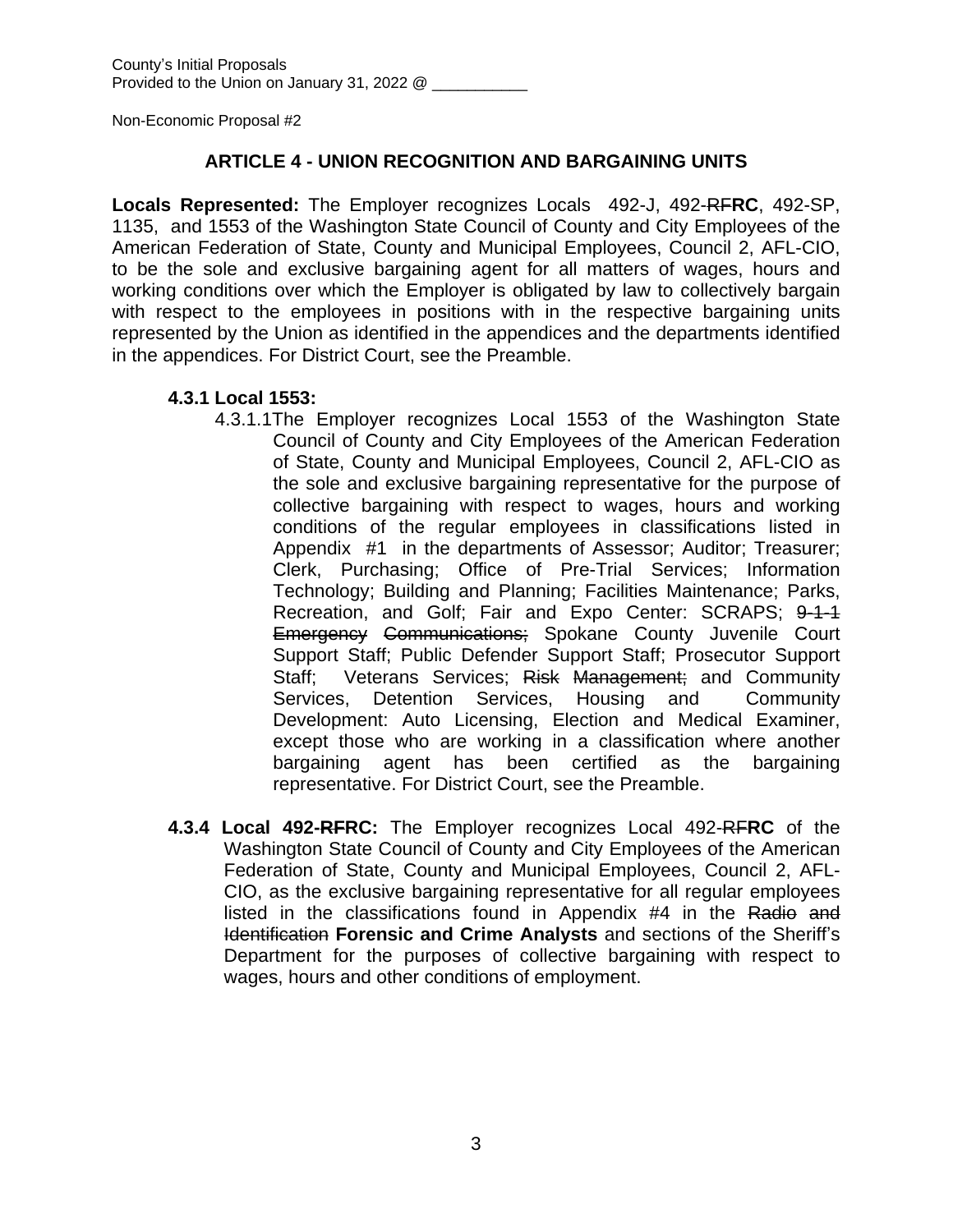# **ARTICLE 5 - UNION SECURITY**

- **5.1** All present employees in a department covered by this Agreement who are members of the Union in good standing, as of the signing of this Agreement shall maintain their membership in the Union as a condition of employment.
- **5.2** All employees in a department covered by this Agreement who are not members of the Union shall be required to join and maintain membership within thirty (30) days of the signing of this Agreement as a condition of employment.
- **5.3** All new employees in a department covered by this Agreement hired after the execution date of this Agreement shall, as a condition of employment, become and remain members of the Union within thirty (30) days after being employed.
- **5.4** Each employee shall be protected by RCW 41.56.122(1).
- **5.5** The Employer shall deduct any Union membership initiation fees, and, once each month, dues from the pay of those employees who individually authorize in writing that such deductions be made. The amounts to be deducted shall be certified to the County Auditor by the Treasurer of the Union, and the aggregate deductions of all employees shall be remitted, together with an itemized statement to the Washington State Council of County and City Employees, and a copy sent to the Local Treasurer, after such deductions have been made.

#### **5.6 Employee Termination**

- 5.6.1 Upon failure of any employee to comply with the provisions of this article, the Union may then notify the Employer of such failure in writing. The Employer shall then notify that employee that they must join the Union as a condition of employment. They shall further inform the employee that failure to comply shall result in termination. Effective date of separation shall be seven (7) working days following the date of receipt of the notice unless the union notifies the employer that payment has been received.
- 5.6.2 The Union agrees to hold the Employer harmless for any and all actions that may be brought against the employer for enforcing the provisions of this Article.
- **5.1 Union Security**

**The Employer recognizes the Washington State Council of County and City Employees, AFSCME, Council 2 and its affiliated locals (hereinafter the Union) as the sole and exclusive bargaining representative in all matters concerning wages, hours, and other conditions of employment for all employees described in the recognition clause.**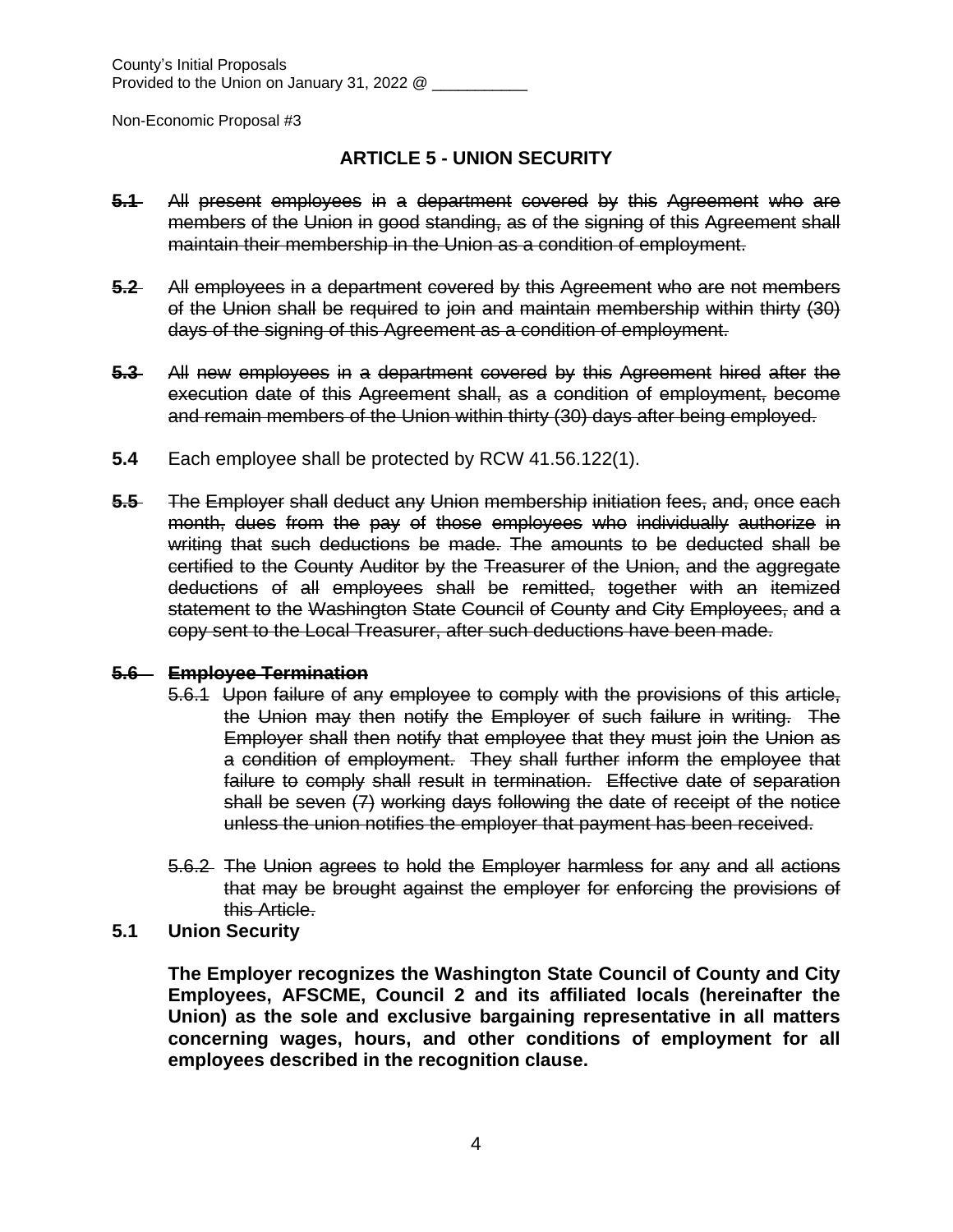**The Employer shall remain neutral when communicating with employees about Union membership and direct the employee to discuss Union membership with either the Local President or a Union Staff Representative.**

**For current Union members and those who choose to join the Union, the Employer shall deduct once each month all Union dues and fees uniformly levied and shall continue to do so for such time and on conditions set forth in the authorization for payroll deduction regardless of the employee's continued membership in the Union. The Employer shall transfer amounts deducted to Council 2. Authorizations for Payroll Deduction and Representation are valid whether executed in writing or electronically.** 

**Upon receipt of the employee's written authorization, the Employer will deduct from the employee's salary an amount equal to the dues required to be a member of the Union. The Employer will provide payments for the deductions to the Union at the Union's official headquarters each pay period.** 

**Forty-five (45) calendar days prior to any change in dues, the Union will provide the Human Resources Department and Payroll Department, the percentage and maximum dues to be deducted from the employee's salary.**

**The Employer shall provide an electronic copy of the Authorization for Payroll Deduction and Representation card via email to** [C2everett@council2.com](mailto:C2everett@council2.com) **within ten (10) calendar days of the employee executing the document. The Union shall provide the Employer proof (written, electronic, or recorded voice authorization) a copy of the Authorization for Payroll Deduction and Representation card via email to** [AuditorPayroll@spokanecounty.org](mailto:AuditorPayroll@spokanecounty.org) **within ten (10) calendar days of the employee executing the document. The Employer shall provide to the Union monthly a complete list of all bargaining unit members that includes: Employee name, work address, home address, work phone, work email, birth date, hire date in current bargaining unit, job classification, department, hours worked and monthly base wage.**

**Union payroll authorization cards are valid whether paper or electronic and the Employer & the Union shall maintain their copies of the Union's Authorization for Payroll Deduction and Representation cards in a secure locations that is are available to the Union for review by either party upon request.**

**An employee may revoke his or her authorization for payroll deduction of payments to the Union by written notice to the Employer and the Union in accordance with the terms and conditions of their signed authorization card. If the Employer determines that it appears that the employee has**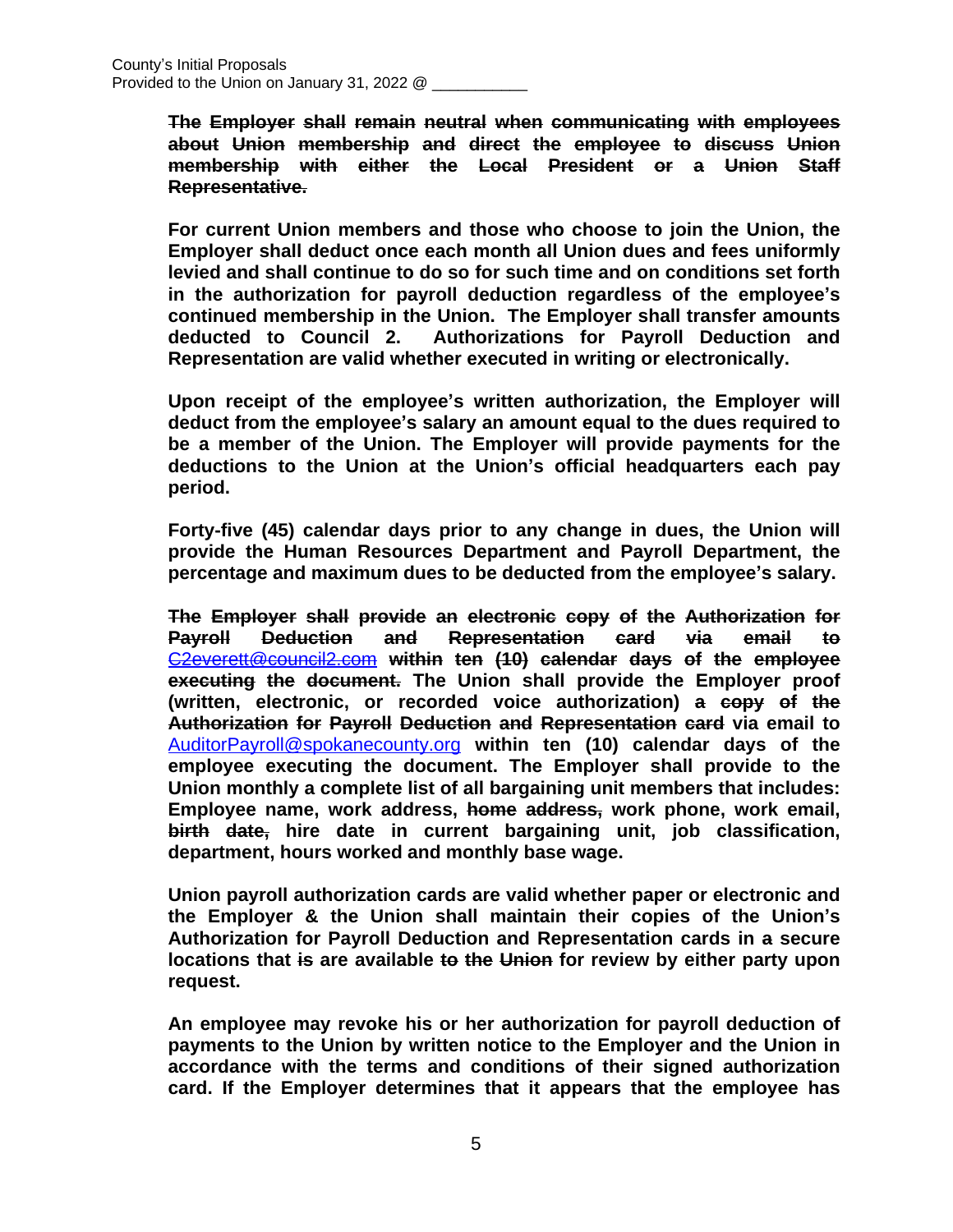**revoked his or her authorization for payroll deduction in accordance with the terms and conditions of their signed authorization card, every effort will be made to end the deduction effective on the first payroll period following their revocation, and not later than the second payroll period. The Union has the right to challenge any employer action to revoke a dues deduction authorization by filing a grievance under the collective bargaining agreement grievance procedure.**

**5.2 P.E.O.P.L.E Checkoff:**

**The Employer agrees to deduct from the wages of any Union member a P.E.O.P.L.E. (Public Employees Organized To Promote Legislative Equality) deduction as provided for in a written or electronically executed AFSCME (American Federation of State, County and Municipal Employees) authorization. An executed authorization may be revoked by the employee at any time by giving written notice to both the Employer and the Union (AFSCME). The Employer agrees to remit any deductions made pursuant to this provision promptly to the Union (AFSCME) together with an itemized statement showing the name of each employee from whose pay such deductions have been made and the amount deducted during the period covered by the remittance. The Employer will transfer amounts deducted to the AFSCME P.E.O.P.L.E. program.**

**5.3 New Hires Orientation:**

**The Employer agrees to notify the Union Staff Representative in writing of any new positions and new employees. At least two (2) working days prior to the orientation of the new employee, Once per month, the Employer shall provide an electronic format list with the names of the employees, job title, local affiliation and Department. A Union official shall, at no loss of pay, be granted up to thirty minutes, unpaid, to meet with the new employee(s), if they so choose, at a time that is mutually agreeable between the Union and the Department. at the conclusion of the orientation presentation, to provide each new employee a basic overview of the employees' rights and responsibilities regarding Union membership, dues authorization and Union insurance.**

**5.4 Union Indemnity:**

**The Union will indemnify, defend and hold the Employer harmless against any claims made and against any suit instituted against the Employer which may arise by reason of any action taken by the Employer to comply with the provisions of this Article, including reimbursement for any legal fees or expenses incurred in connection with such action. The Employer will promptly notify the Union in writing of any claim, demand, suit or other**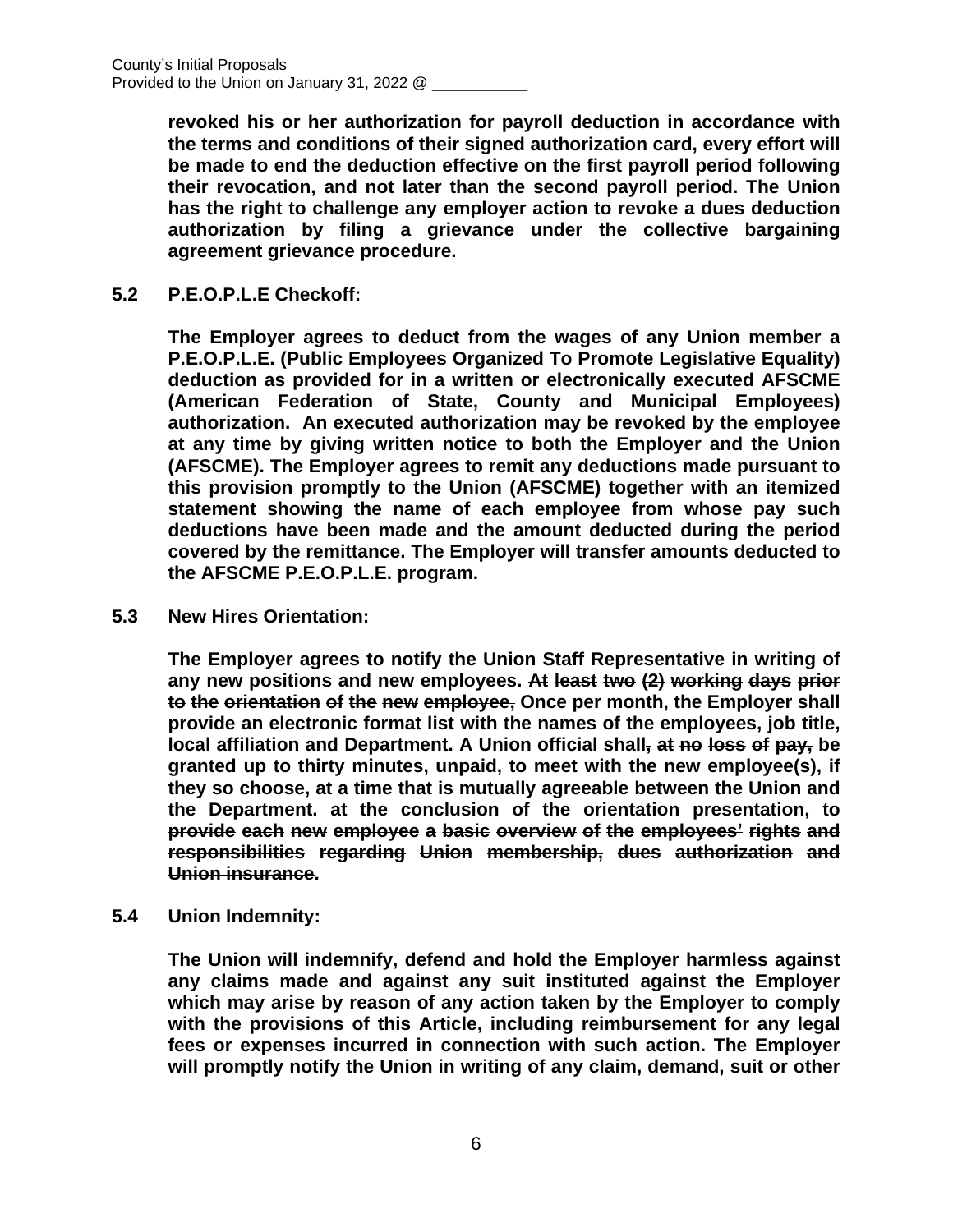**form of liability asserted against it relating to its implementation of this article.**

#### **5.7 Definitions**

- **5.7.1 Regular Employee**: An employee who has successfully completed their probationary period. The term of the probationary period is twelve (12) months. **This period may be extended to account for any leave of absence, paid or unpaid, that the employee may take.** 1950 actual hours worked if work a 37.5 hour work week or 2080 actual hours worked if work a 40 hour work week. This probationary period will supersede supplemental labor agreements if less of a probationary period is contained in the supplemental labor agreement.
- **5.7.2 Full Time Employee:** A regular employee who regularly works a minimum of a **37.5 hours per week** 162.5/173 hours per month on a continuing basis.
- **5.7.3 Part Time Employee**: A regular employee who works less than a 162.5/173 and more than 81.25/86.5 hours per month on a continuing basis and receives benefits on a true pro-rated basis.
- **5.7.4 Job Share:** Two or more regular employees who share the duties, responsibilities of a job specification and normal work hours of a single, full time position. Not all positions lend themselves to this arrangement and Job Share requires approval from the Elected Official/Department Head.
- **5.7.5 Percentage Employees**: An employee who works less than **37.5 hours** the regular full-time work week (37.5 or 40 hours) on a continuing basis. Percentage employees require a separate signed agreement between the Union, employee and Elected Official/Department Head.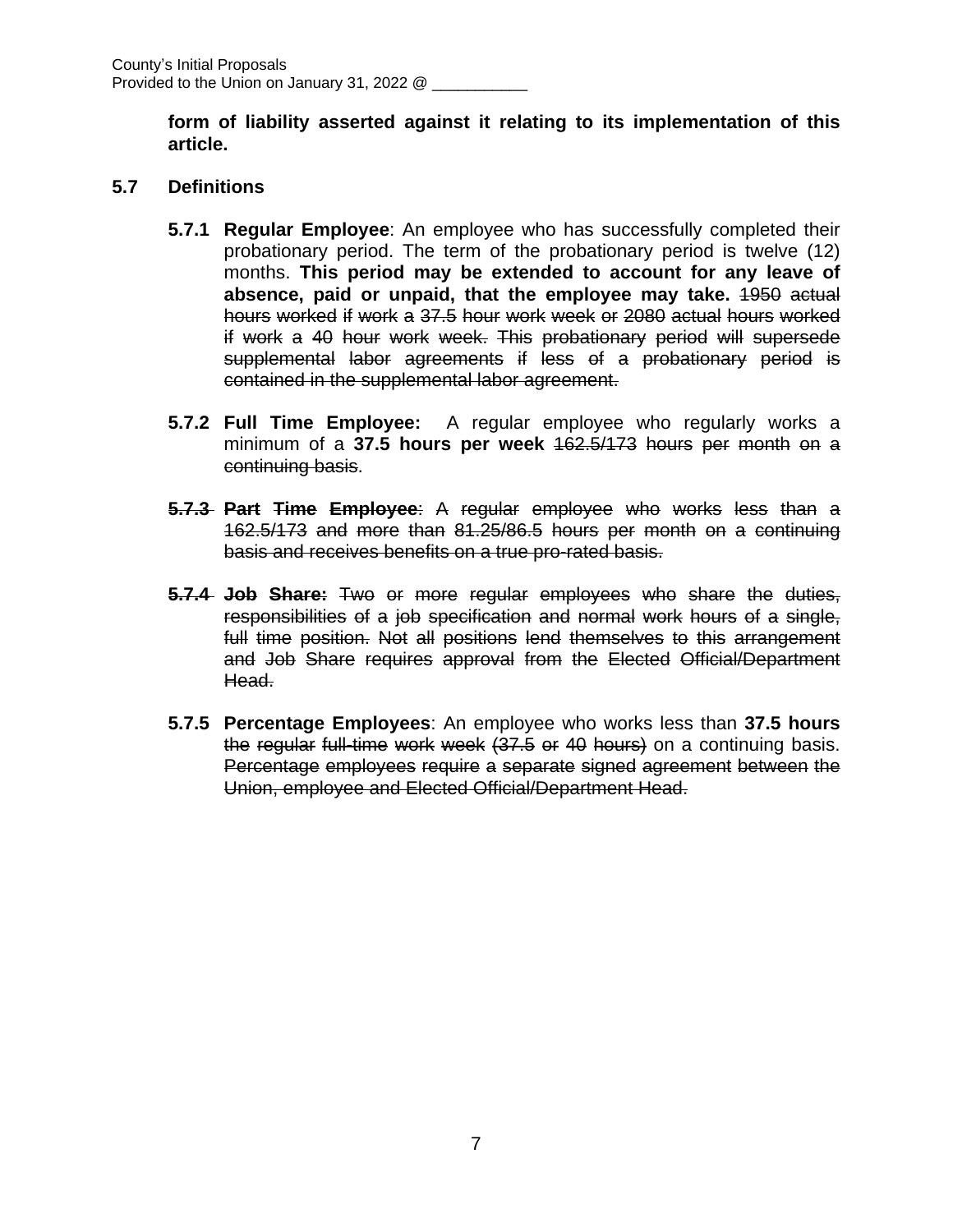# **ARTICLE 6 - UNION/MANAGEMENT RELATIONS**

6.3.1 The employers will provide the union(s) with official written notice of their intent to make changes that fall within the terms of Article 6.3. This notice will provide the union(s) with the intended changes and target implementation date but will be no less than **seven (7) calendar days** four (4) weeks prior to the target implementation date.

This four (4) week **seven (7) calendar day** period is provided as a comment period for the unions(s) to meet with the employer, make comments/suggestions or negotiate if applicable. The Union and Employer recognize that a timely resolution is in the interest of all parties. All efforts shall be made to resolve issues in a timely manner. Time frames may be extended by mutual agreement.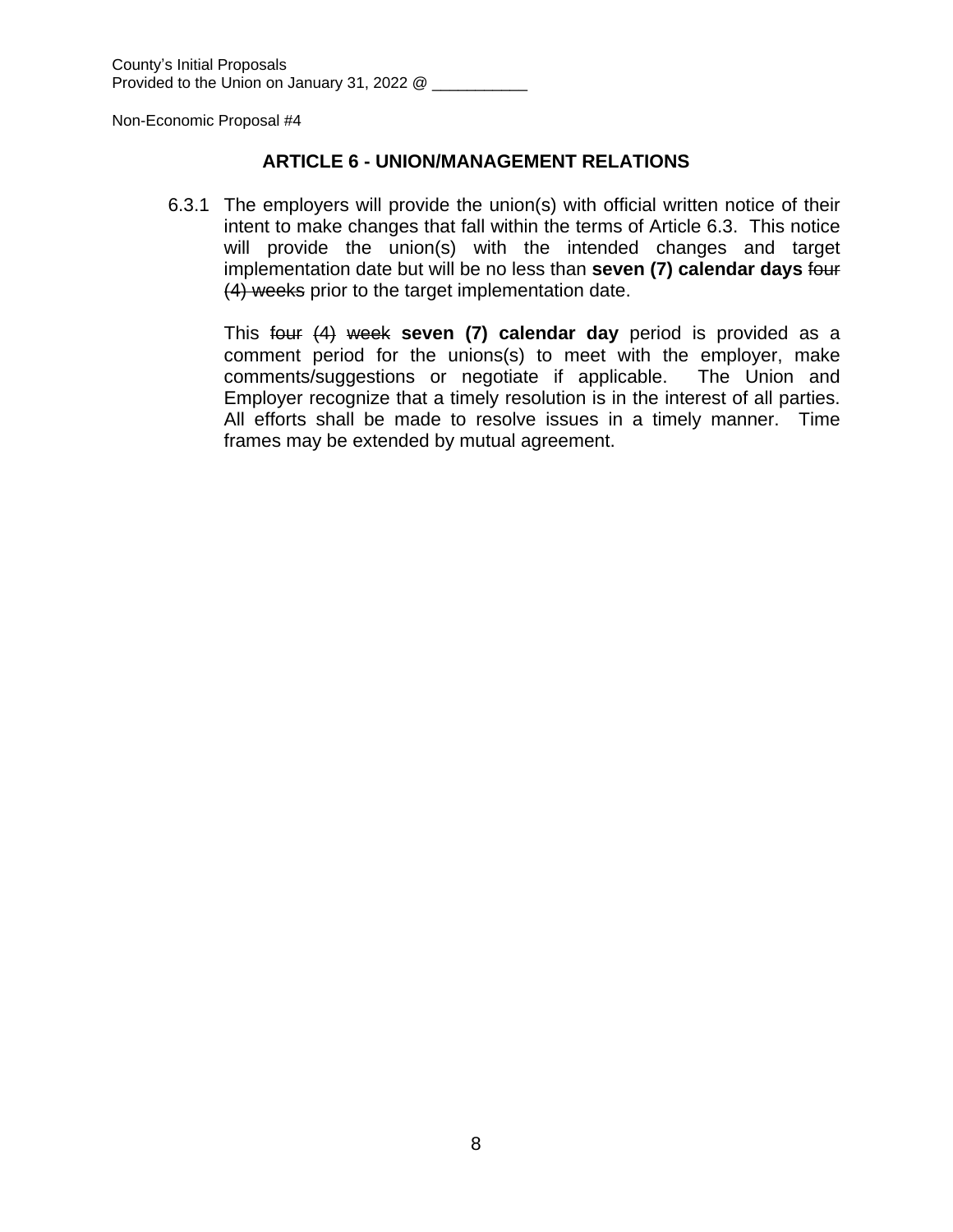# **ARTICLE 7 - UNION ACTIVITIES/FUNCTIONS/BUSINESS**

**7.1 Notice and Authorization of Union Representatives:** The Union agrees to provide an updated list to elected officials, department heads and Human Resources of who is authorized to represent the Union in any matters outlined in this article. An "authorized representative" is one who is appointed or elected by their Local Union. Prior supervisor approval shall be obtained whenever possible for absences from the workplace. Such approval shall not be unreasonably withheld. Absences from the workplace of 30 minutes or more for Union activities/functions shall be documented by use of a leave slip.

# **7.2 Types of Activities**

- 7.2.1 The Employer agrees that during working hours, on the Employer's premises and without loss of pay, authorized Union representatives shall be allowed to consult with the Employer, his/her representative(s), Local Union officers, other authorized Union representatives or members concerning contract questions and problem solving in an effort to resolve issues at the lowest possible level. The Union agrees to first receive the approval from their appropriate elected official, department head or designee who may deny the request pursuant to 7.1 above and agrees to carry out these activities at times which are the least disruptive to the workplace.
- 7.2.2 The Employer agrees that representatives of the American Federation of State, County and Municipal Employees, whether Local Union representatives, State Council representatives, or International representatives shall upon notification to **and approval by** the elected official/department head or designee, have full and free access to the premises of the Employer at any time during working hours to conduct Union activities, without disrupting the regular functions of the department.
- **7.3 Union Functions:** The Employer agrees to grant authorized Union representatives time off with**out** pay, not to exceed an accumulative total of ten (10) working days per bargaining unit in any calendar year to attend or represent the Union at Union functions. Unused days will be available for each bargaining unit's use beyond the ten (10) days by mutual agreement between the bargaining unit and the employer. Fifty percent (50%) of the unused days at calendar year end will be carried over to the following year for the term of the contract.
	- 7.3.1 To ensure adequate staffing, no more than **one (1)** ten percent (10%) of the employees in a work unit will participate in a Union function at one time. A "work unit" shall be defined as a group of employees who answer to a common supervisor. If a work unit has less than ten (10) employees, only one individual will be allowed to attend. Individual employees can use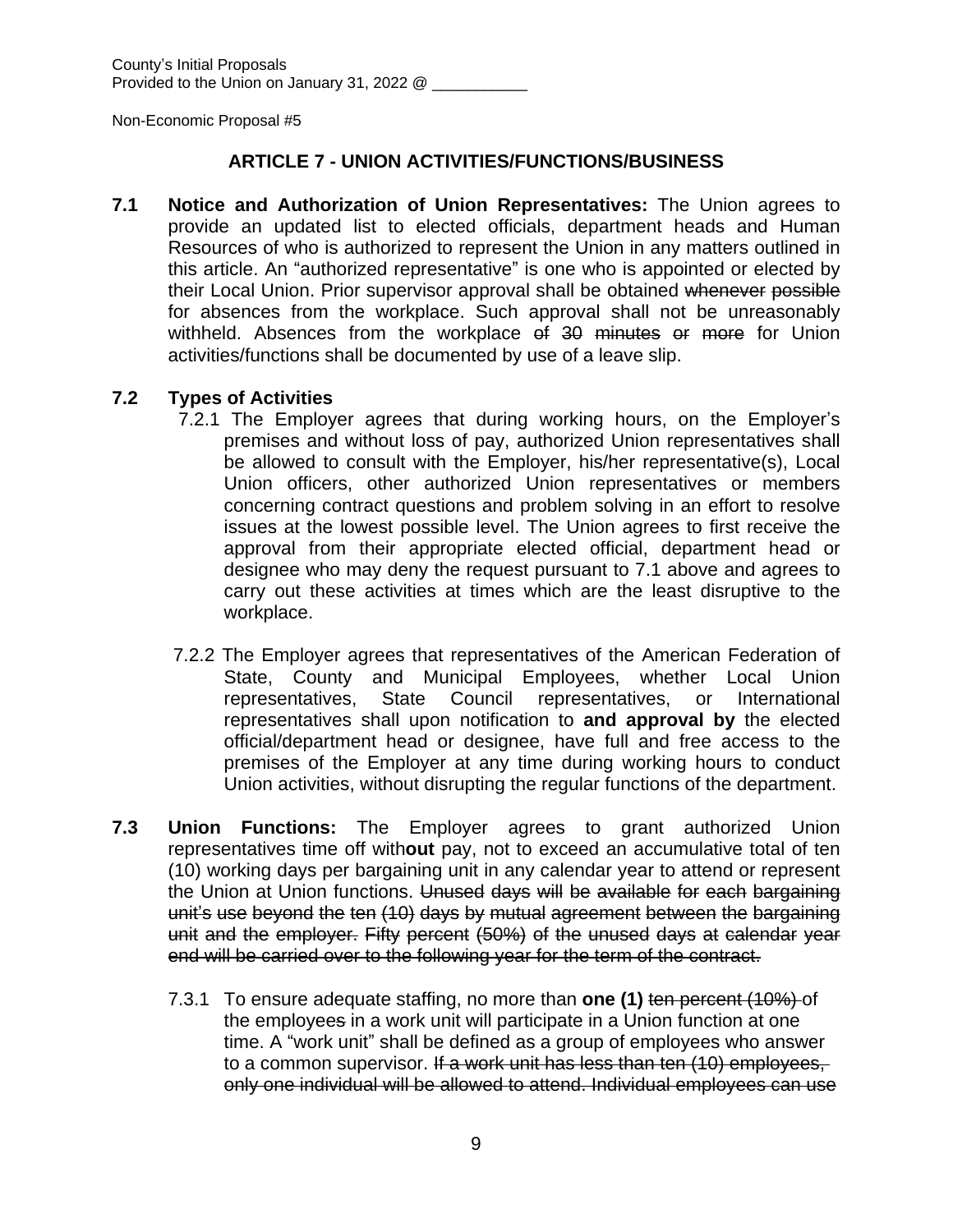a maximum of ten (10) days per calendar year to attend Union functions. Exceptions to the above limitations can be made by mutual agreement.

- 7.3.2 Example of functions are as follows:
	- 7.3.2.1 Union Conventions;
	- 7.3.2.2 Council 2 Executive Board Meetings/Training
	- 7.3.2.3 Other functions that management agrees are beneficial to the **County**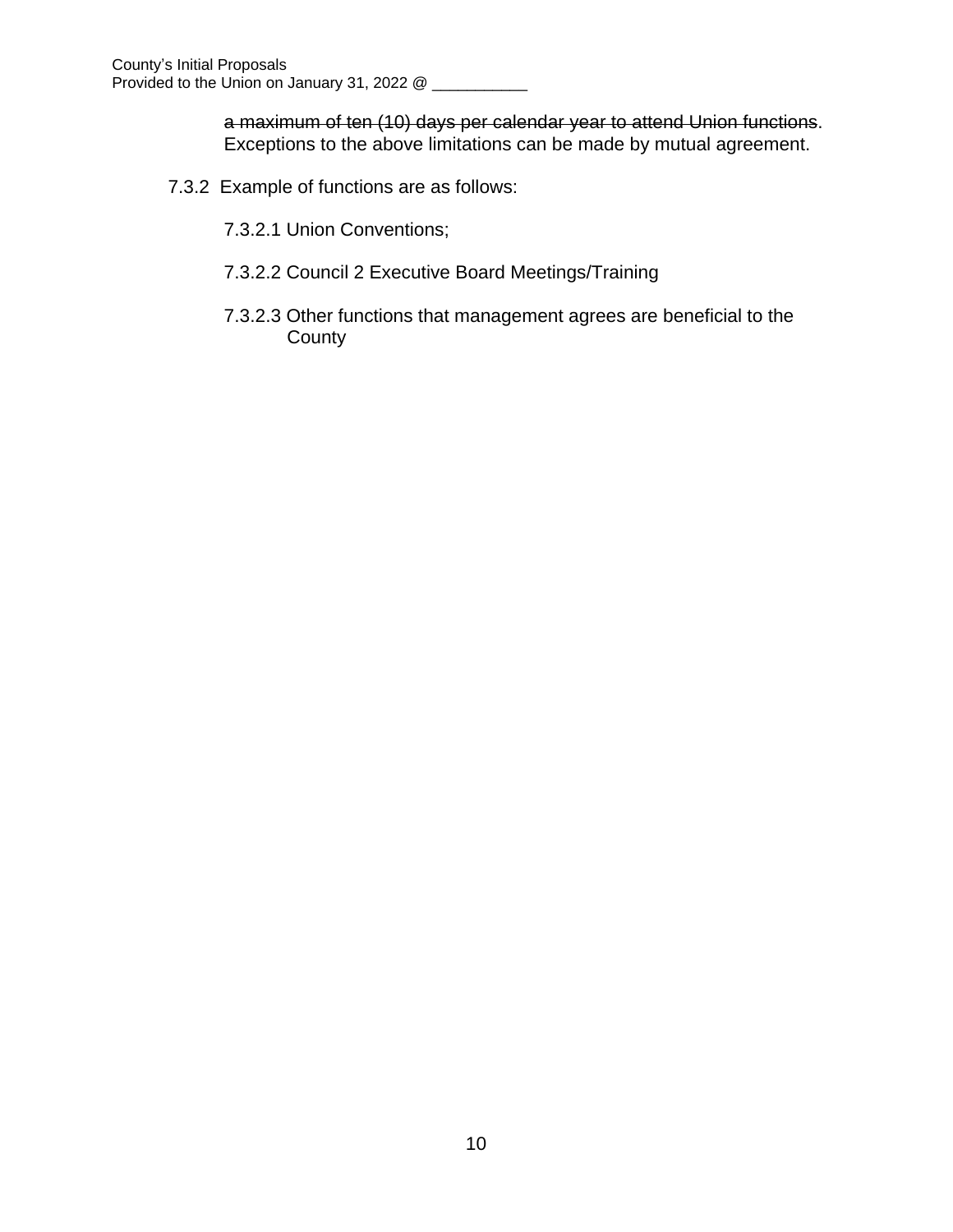County's Initial Proposals Provided to the Union on January 31, 2022 @

Non-Economic Proposal #6

# **ARTICLE 9 - ANNUAL LEAVE**

#### **9.1 Eligibility and Allowance:**

- 9.1.1 Employees shall start to earn annual leave allowance as of the first of the month nearest their date of hire. Employees hired on or before the 15th of the month shall receive credit for the full month. Employees hired after the 15th of the month shall not receive credit for that month. Newly hired probationary employees shall not be eligible to take paid vacation until they have accrued six (6) days of vacation. Employees separating from service on or before the 15th of the month will not receive any credit for that month. Employees separating after the 15th of the month will receive credit for the full month.
- 9.1.2 Annual leave allowance shall be earned annually based on the following schedule:
	- 9.1.2.1 One (1) working day per month for all employees having less than five (5) years of service.
	- 9.1.2.2 One and one-fourth (1-1/4) days per month for all employees having at least five (5) years of service, but less than ten (10) years of service.
	- 9.1.2.3 One and one-half (1½) days per month for all employees having at least ten (10) years of service, but less than fifteen (15) years of service.
	- 9.1.2.4 One and three-quarter (1-3/4) days per month for all employees having fifteen (15) years of service, but less than twenty (20) years of service.
	- 9.1.2.5 Two (2) days per month for all employees having twenty (20) years of service, but less than twenty-five (25) years of service.
	- 9.1.2.6 Two and one-quarter (2-1/4) days per month for all employees having twenty-five (25) years or more of service.

| 37.5-hour Employee<br><b>Accruals</b> |                                          |                                 |                                     |
|---------------------------------------|------------------------------------------|---------------------------------|-------------------------------------|
| <b>Years of Service</b>               | <b>Hours Accrued</b><br><b>Per Month</b> | <b>Annual Accrual</b><br>Amount | <b>Max Accrual</b><br><b>Amount</b> |
|                                       |                                          |                                 |                                     |
| 0-4 Years                             | 7.5                                      | 90                              | 180                                 |
| 5-9 Years                             | 9.375                                    | 112.5                           | 225                                 |
| <b>10-14 Years</b>                    | 11.25                                    | 135                             | 270                                 |
| <b>15-19 Years</b>                    | 13.125                                   | 157.5                           | 300                                 |
| <b>20-24 Years</b>                    | 15.00                                    | 180                             | 300                                 |
| 25+ Years                             | 16.875                                   | 202.5                           | 300                                 |
|                                       |                                          |                                 |                                     |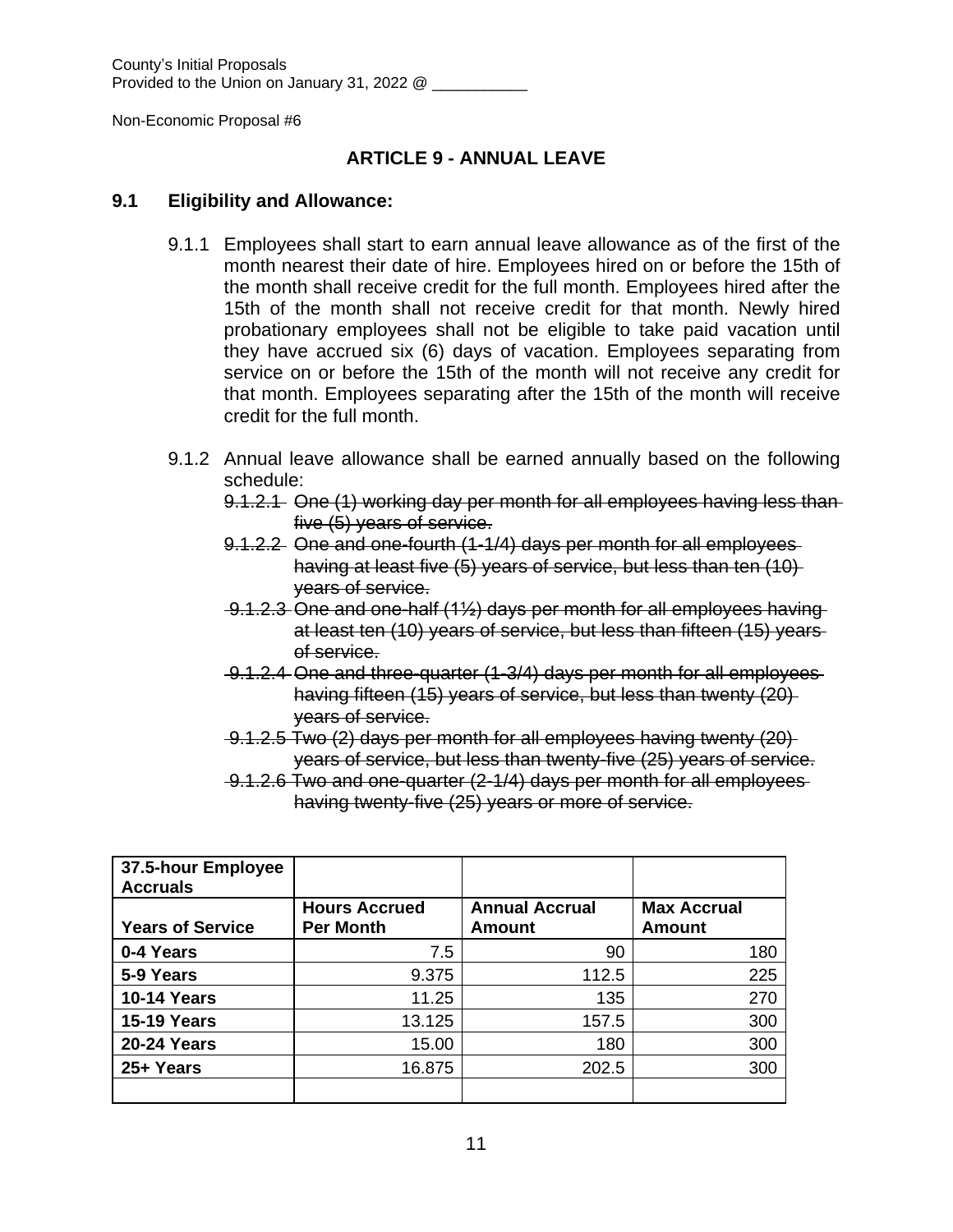| 40-hour Employee<br><b>Accruals</b> |                          |                       |                    |
|-------------------------------------|--------------------------|-----------------------|--------------------|
|                                     | <b>Hours Accrued Per</b> | <b>Annual Accrual</b> | <b>Max Accrual</b> |
| <b>Years of Service</b>             | <b>Month</b>             | <b>Amount</b>         | <b>Amount</b>      |
| 0-4 Years                           | 8                        | 96                    | 192                |
| 5-9 Years                           | 10                       | 120                   | 240                |
| <b>10-14 Years</b>                  | 12                       | 144                   | 288                |
| <b>15-19 Years</b>                  | 14                       | 168                   | 320                |
| <b>20-24 Years</b>                  | 16                       | 192                   | 320                |
| 25+ Years                           | 18                       | 216                   | 320                |
|                                     |                          |                       |                    |

**9.2 Annual Leave Pay:** The rate of annual leave pay shall be the employee's regular rate of pay in effect were the employee on the job at the time.

# **9.3 Choice of Annual Leave Period:**

- 9.3.1 Annual leave shall normally be granted at the time requested by the employee. If the nature of the work makes it necessary to limit the number of employees on vacation at the same time, the employee with the most seniority shall be given his/her choice of annual leave period. In the event of any conflict over annual leave periods, however, a senior employee shall not be allowed to take more than twenty (20) days' annual leave during such period.
- 9.3.2 Annual leave may be accumulated to a total of twice the amount earned annually or to a maximum amount of **three hundred (300) hours for 37.5 hour employees or three hundred twenty (320) hours for 40 hour employees** forty (40) working days' credit, whichever is the lesser. Any annual leave accumulated beyond this limit will be forfeited, unless the employee is asked in writing by his/her Department Head to defer his/her vacation because of work schedules. In this case the annual leave shall not be forfeited. An employee may not be paid additional compensation for earned vacation time not taken, except at the time of severance from the County employment as hereinafter provided.
- **9.7 Vacation Rights in Case of Layoff or Separation**: Any employee who is laid off, discharged or separated from the service of the Employer for any reason, prior to taking his/her vacation, shall be compensated in cash for the unused vacation, he/she has accumulated at the time of separation which is computed based upon his/her base pay plus longevity if applicable. For retirement purposes, vacation payoff shall be limited to forty (40) days.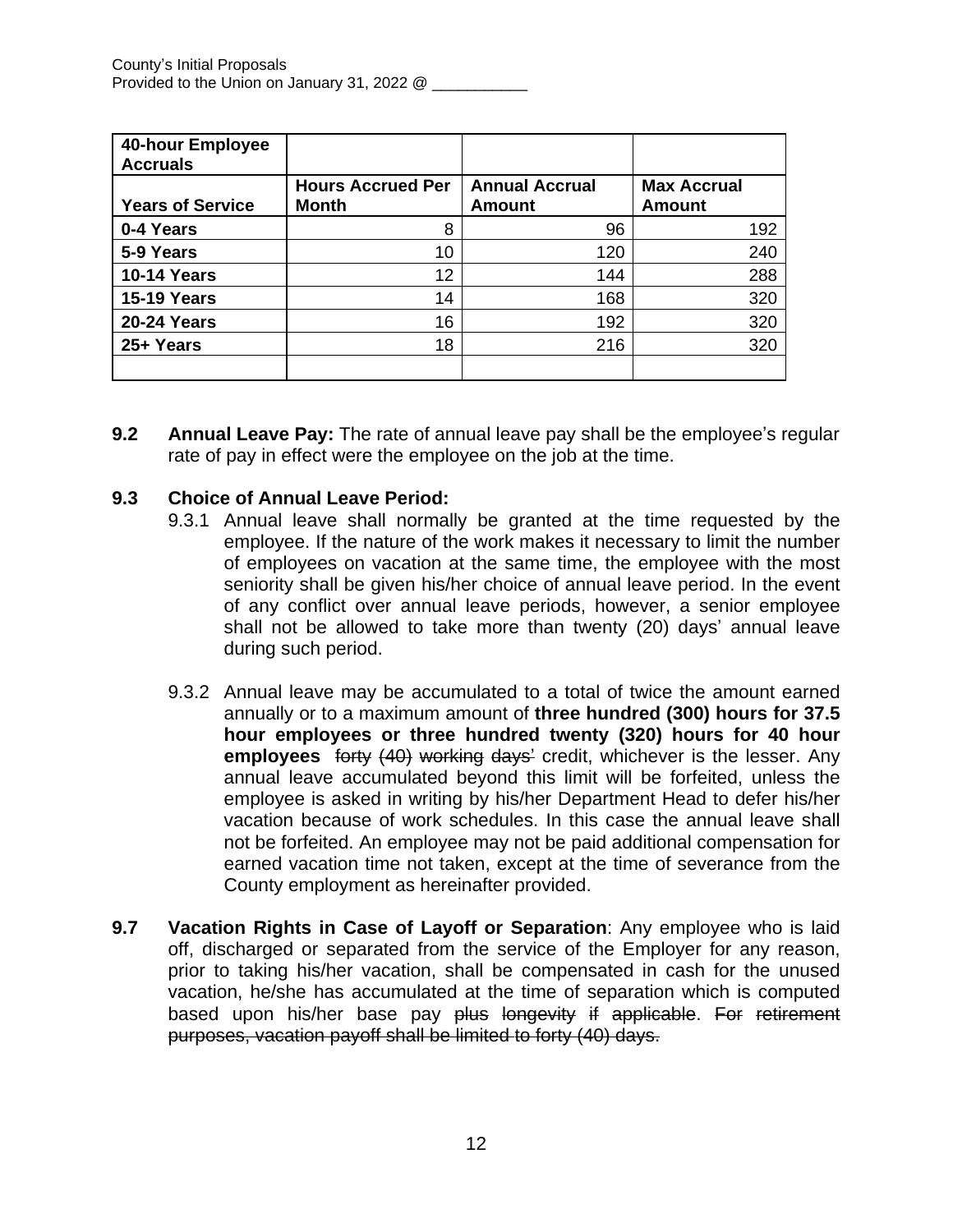# **ARTICLE 10 - SICK LEAVE**

#### **10.1 Eligibility and Accumulation:**

An employee in paid status for any portion of the month shall earn sick leave at a rate of 7.5 **hours per month for employees who normally work 37.5 hours a week** or 8.0 hours per month **for employees who normally work 40 hours a week** (based on a full-time employee status, pro-rated for other weekly schedules) or as applicable per Federal or State law.

#### **10.8 Bereavement Leave:** \*\**Moved to Leave of Absence Section*

Bereavement leave entitles a member up to three (3) working days off with pay, not chargeable to sick leave balance if a member suffers a death of a member of his/her immediate family as defined above. Bereavement leave in the case of a spouse or a child is allowed up to ten (10) working days. In addition:

- Two additional working days may be authorized if travel time is needed for out-of-town funerals. To be considered out-of-town, the employee must travel more than one hundred and twenty-five miles outside of Spokane County.
- Bereavement leave can be utilized over a six (6) month period after the death.
- If the employee requires additional bereavement time, they may request additional time off chargeable to compensatory time, annual leave or PTO.
- **10.9 Immediate family:** Shall be defined as follows: Spouse, State Registered Domestic Partner, parent, step-parent, child (biological, adopted, step or foster) regardless of age or dependency status, sibling, grandparent, grandchild, fatherin-law, mother-in-law, brother-in-law, sister-in-law, daughter-in-law, son-in-law or a more distant relative if living as a member of the employee's immediate family.
- **10.10** Members who divorce spouse or terminate Domestic Partnership must notify the employer within 30 calendar days of divorce/termination or may be subject to discipline under the terms of their respective CBAs. \*\**Already in the Health Insurance Article*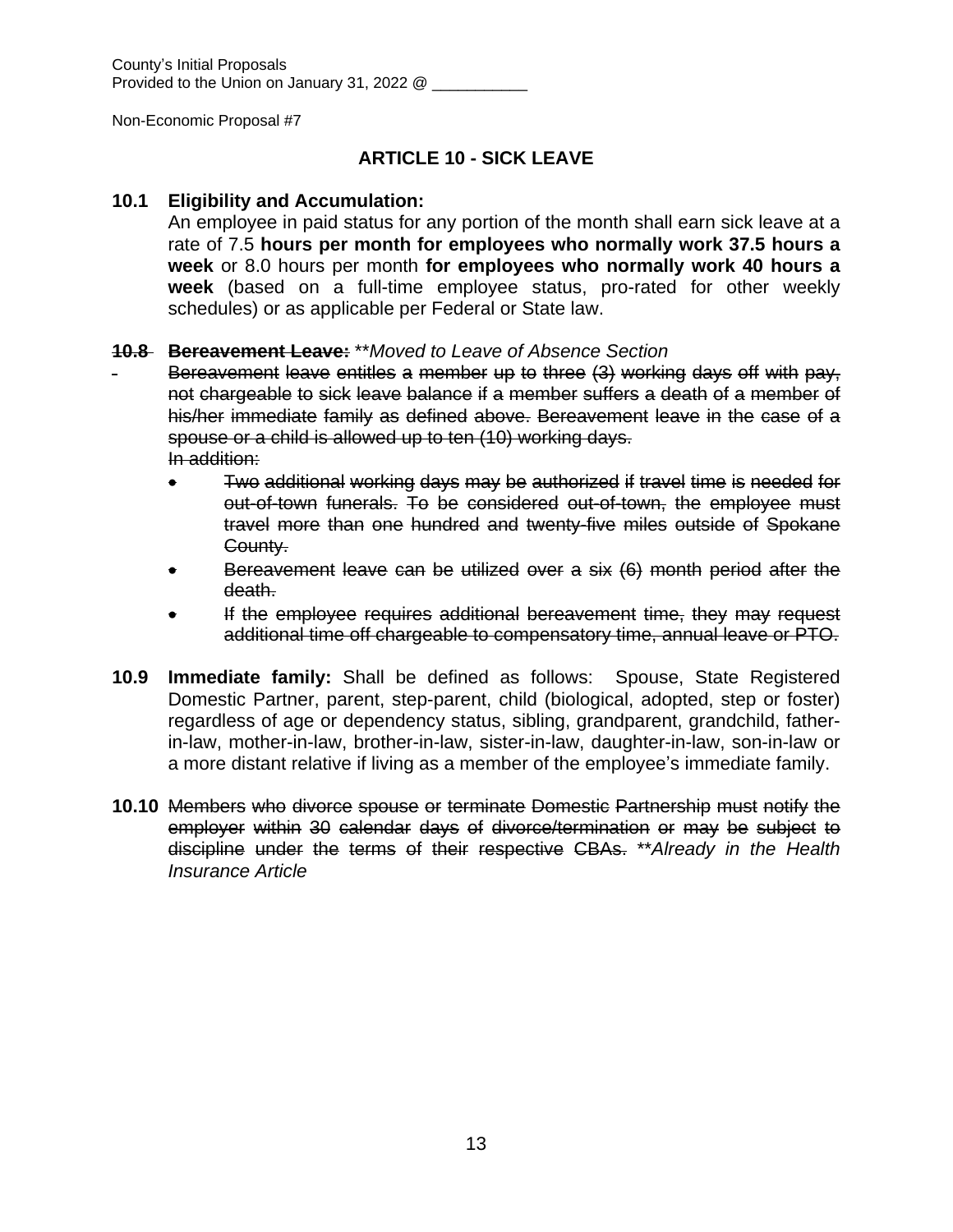# **ARTICLE 12 - HOURS OF WORK**

All items contained in this Article shall apply unless specifically addressed in individual supplements.

# **12.1 Regular Hours:**

- 12.1.1 The regular hours of work each day shall be consecutive except for interruptions for lunch periods.
- 12.1.2 All employees' work schedules shall provide for a fifteen (15) minute rest period during each half shift.
- 12.1.3 The normal work week shall consist of five (5) consecutive days followed by two (2) days of rest. Seven and one-half (7-1/2) or eight (8) consecutive hours of work, except for interruptions for lunch periods, shall constitute a work day.
- 12.1.4 All employees shall be scheduled to work on a regular work shift, and each shift shall have regular starting and quitting times. Work schedules showing alternative shifts, workdays and hours shall be posted on all department bulletin boards. Except for emergency situations, work schedules will not be changed without giving the Union and the employee ten (10) working days advance notice. When the Employer has a need to change work schedules within the department, the department shall notify the Union to negotiate the effects of the proposed schedule change.

# **12.2 Alternative Work Hours or Shifts:**

- 12.2.1 The Employer may establish a work week other than five (5) seven and one-half (7-1/2) or eight (8) hour days or shift work within a department. The department shall notify the bargaining unit to negotiate the effects of the changes.
- 12.2.2 Alternative work hours or shifts other than five (5) seven and one-half or eight (8) hour days will be negotiated in a Supplemental Agreement with the effected department/bargaining unit.
- 12.2.3 Employees on Alternative Work Schedules whose regular work day differs from the standard seven and one half  $(7, 1/2)$  or eight  $(8)$  hour day shall have their Holidays paid for as the number of hours in their actual work day.
- **12.3 Paid Leave:** All paid leave shall be considered as hours worked **but shall not count toward overtime calculation**.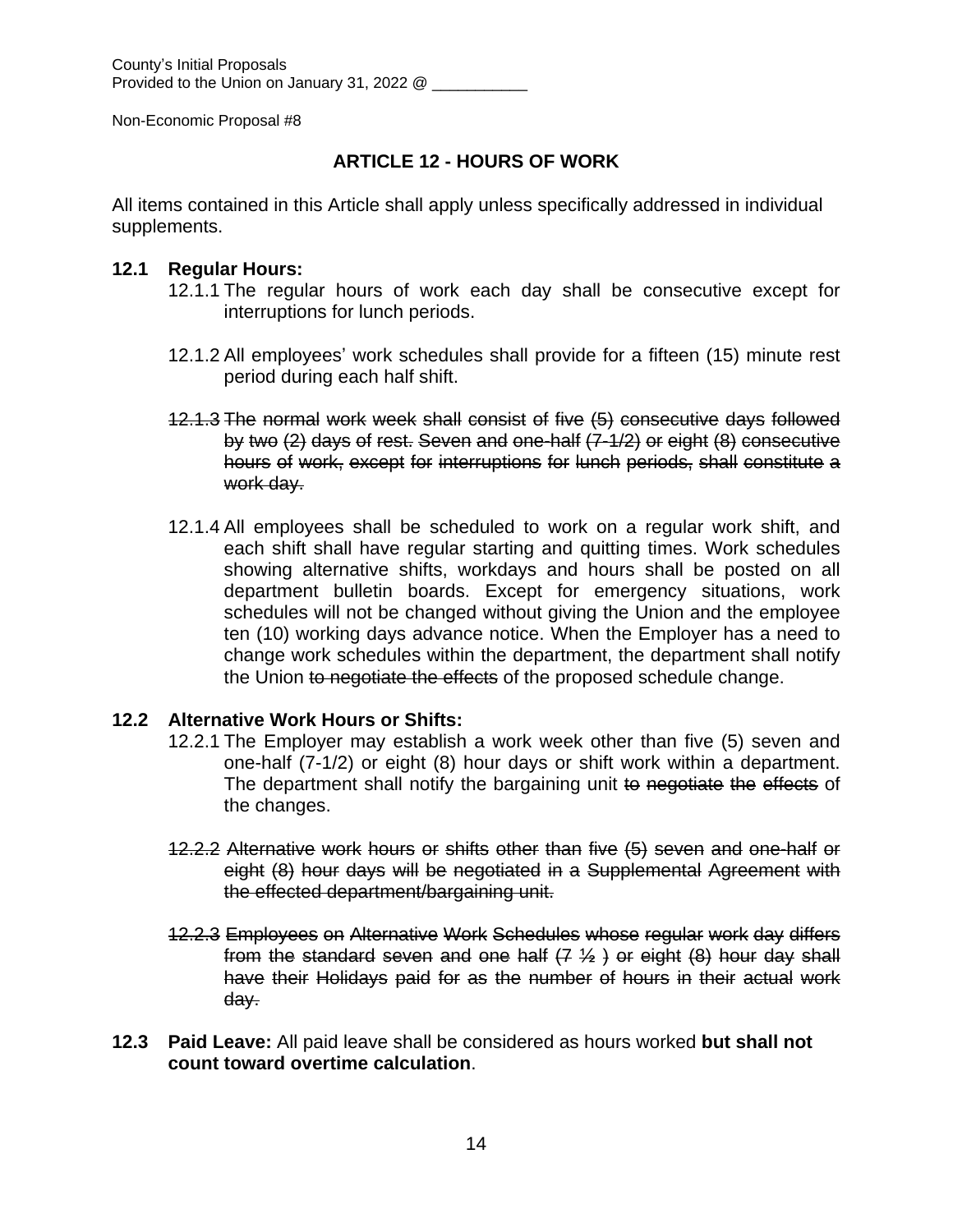# **ARTICLE 13 - LEAVES OF ABSENCE**

#### **13.2.8 Bereavement Leave:**

**Bereavement leave entitles a member up to three (3) working days off with pay, not chargeable to sick leave balance if a member suffers a death of a member of his/her immediate family as defined above below. Bereavement leave in the case of a spouse or a child is allowed up to ten (10) working days.**

**In addition:**

- **Two additional working days may be authorized if travel time is needed for out-of-town funerals. To be considered out-of-town, the employee must travel more than one hundred and twenty-five miles outside of Spokane County.**
- **Bereavement leave can be utilized over a six (6) month period after the death.**
- **If the employee requires additional bereavement time, they may request additional time off chargeable to compensatory time, annual leave or PTO.**
- **13.2.8.1Immediate family:** Shall be defined as follows: Spouse, State Registered Domestic Partner, parent, step-parent, child (biological, adopted, step or foster) regardless of age or dependency status, sibling, grandparent, grandchild, father-in-law, mother-in-law, brother-in-law, sister-in-law, daughter-in-law, son-in-law or a more distant relative if living as a member of the employee's immediate family.

#### **13.3 Compensation for Absences Due to Widespread Emergency:**

- 13.3.1 If County offices have not been closed and individual employees are unable to report to work, or are permitted to leave early, such absences are to be charged to personal holiday time, accrued vacation or accrued comp-time. If such accrued leave time is not available to that employee, such absence will be without pay.
- 13.3.2 Employees who are late arriving to work due to the current weather/road/emergency conditions may charge the time to accrued leave, take the time without pay, or make up the time at a maximum of **their regularly scheduled shift** seven and one-half (7½) or eight (8) hours within two (2) weeks. No overtime will be paid when the employee is making up the time. Time must be made up in the same week the lateness occurred.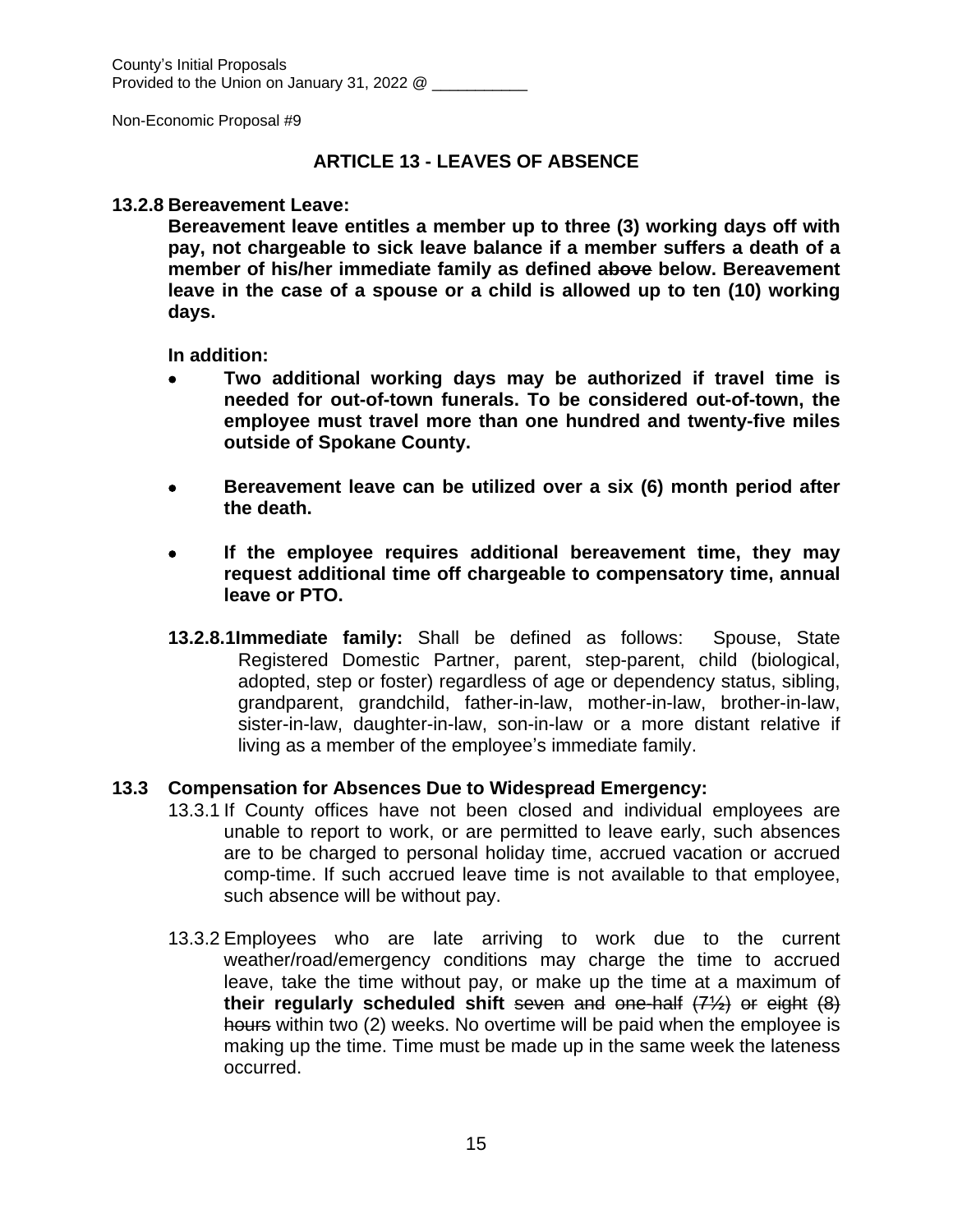- 13.3.3 In the event the Board, after consultation with the Sheriff, determines to close County operations and directs employees to go home, all but essential personnel shall be released**. If employees are eligible and have the capability to work from home, they are expected to continue working from home for the duration of the closure. Employees who are unable to perform their job-related duties from home may elect to go unpaid or use accrued time for the time missed due to the closure**, and they shall be paid for the time off the job. Such pay shall not be charged to accrued leave time.
- 13.3.4 For Local #1135 refer to supplemental.
- 13.3.5 Any ongoing construction work is not considered an emergency under this article.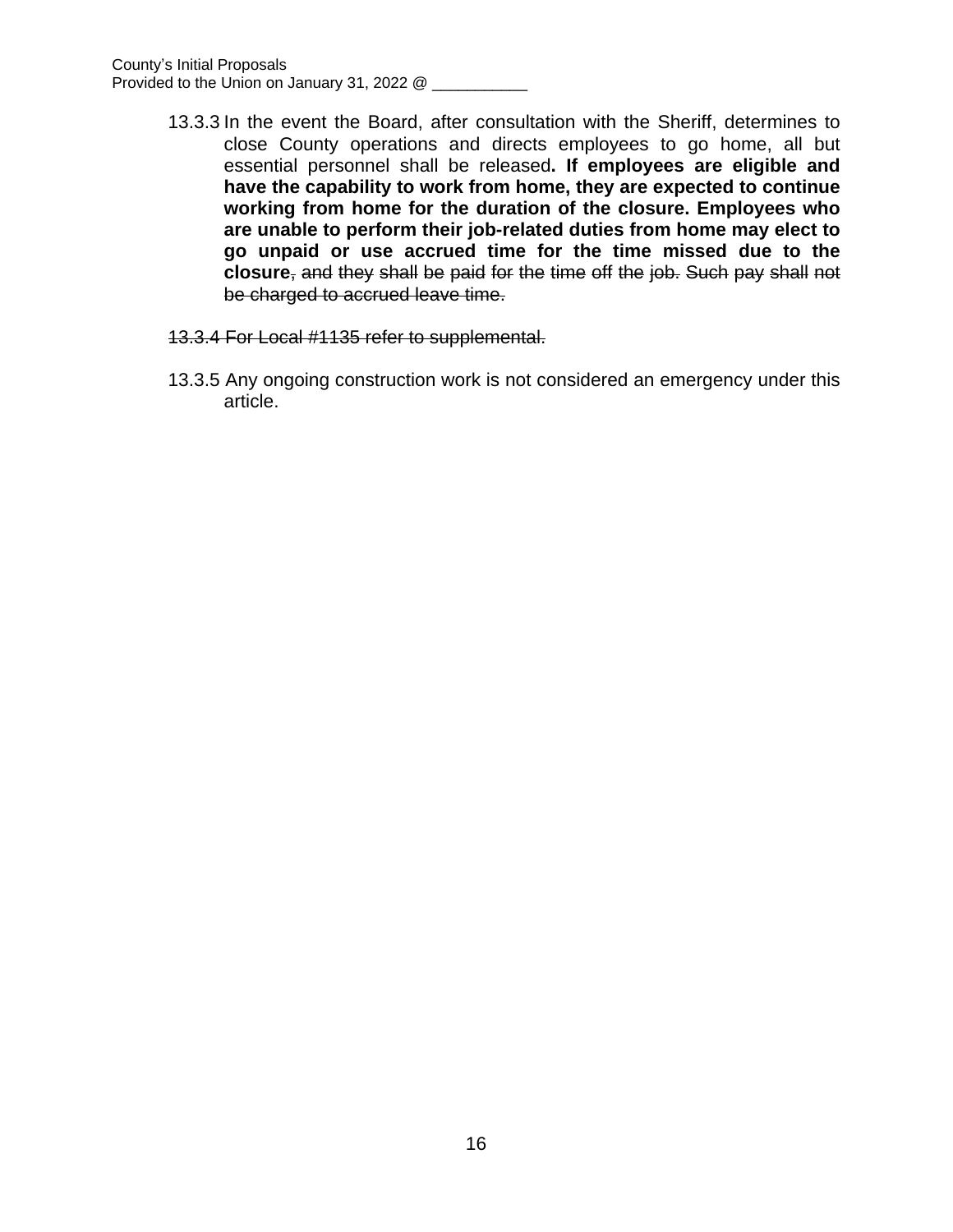County's Initial Proposals Provided to the Union on January 31, 2022 @ \_\_\_\_\_\_\_\_\_\_\_\_

Non-Economic Proposal #10

# **ARTICLE 14 - SHARED LEAVE**

The Employer shall provide Leave Sharing Program in accordance with Appendix "5".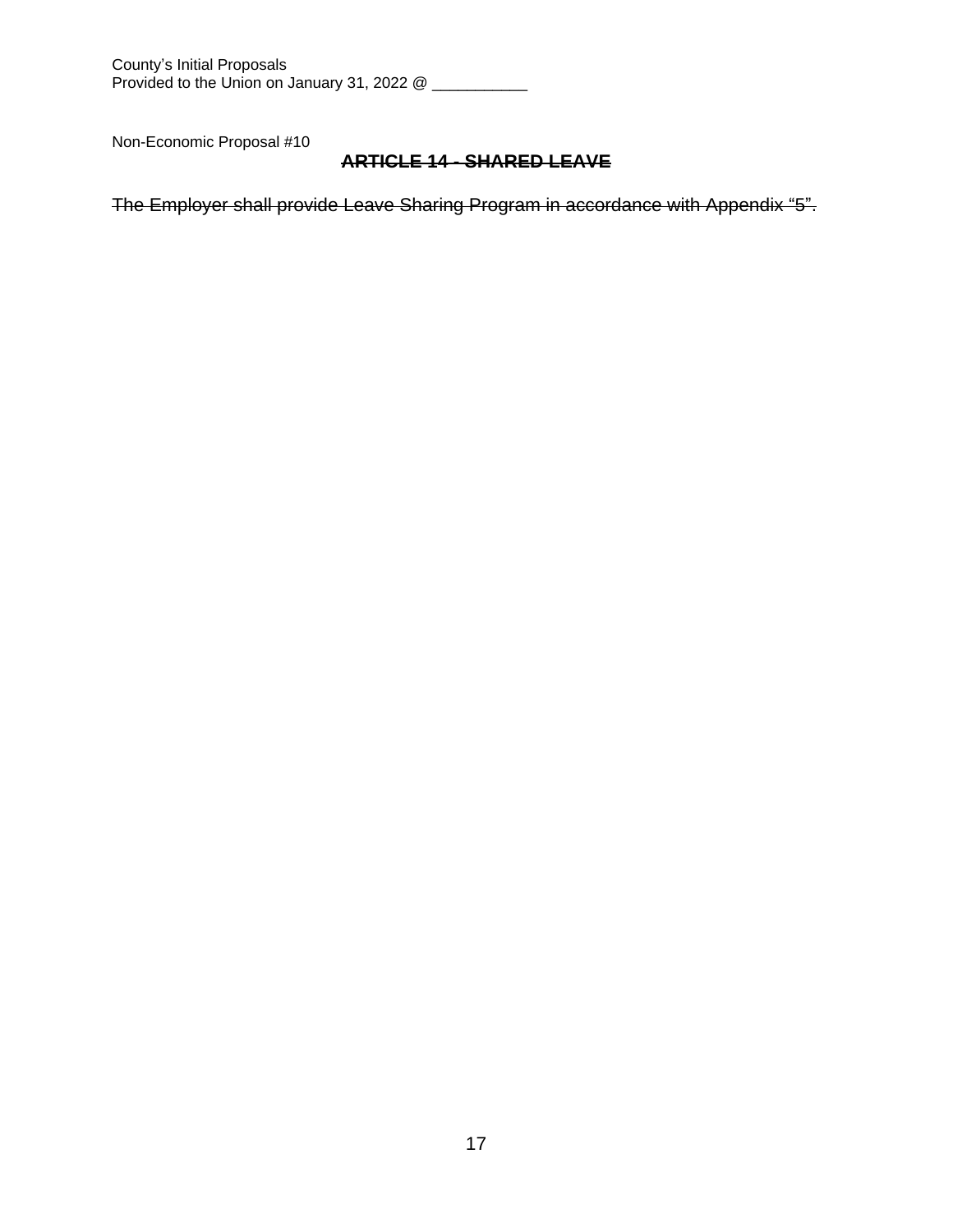County's Initial Proposals Provided to the Union on January 31, 2022 @ \_\_\_\_\_\_\_\_\_\_\_\_

Non-Economic Proposal #11

# **ARTICLE 16 – SENIORITY**

Seniority shall be defined in each individual supplement.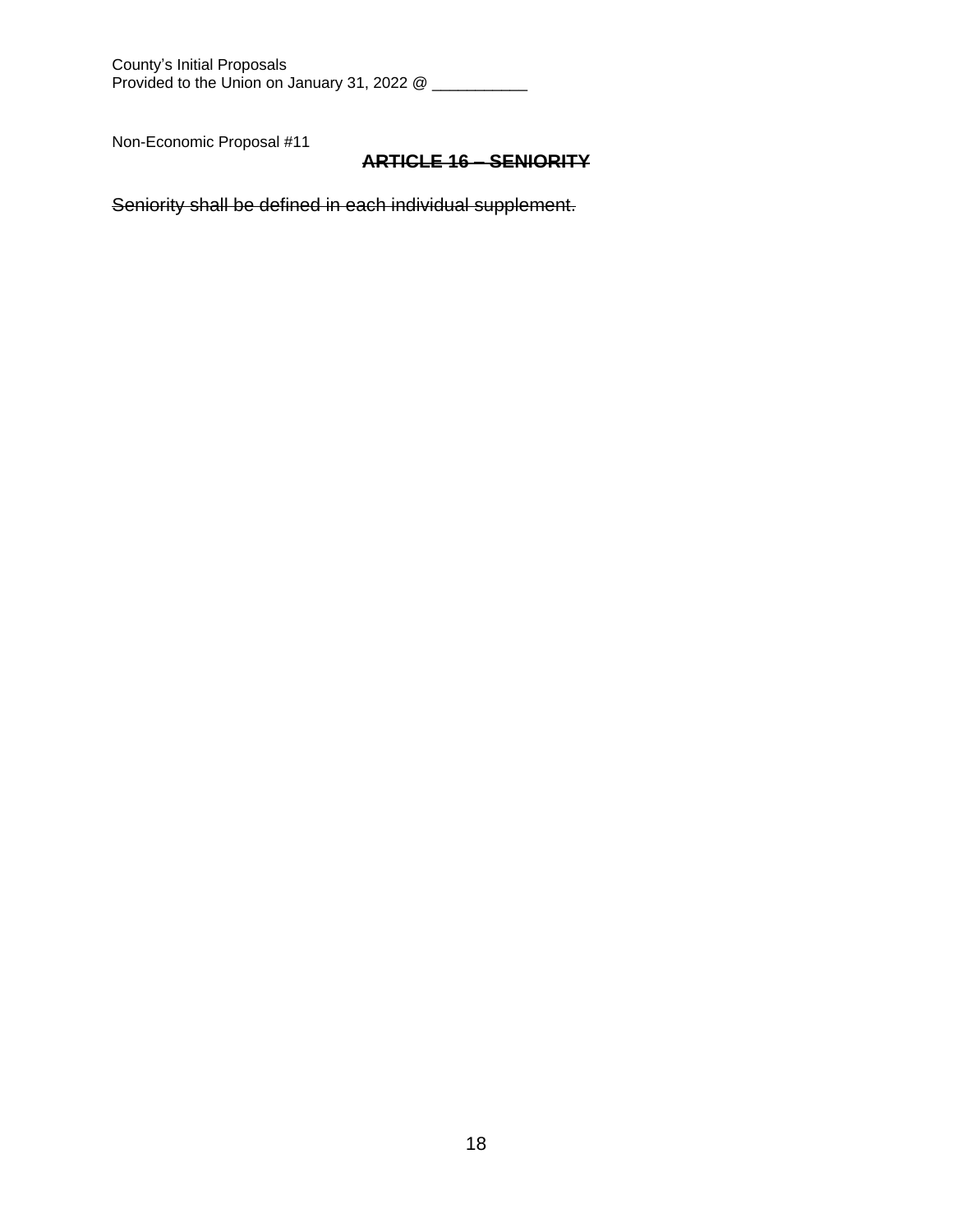# **ARTICLE 17 - DISCIPLINE AND DISCHARGE**

**17.3** Any disciplinary action or measure**, other than oral reprimands,** may be grieved through regular procedures.

# **17.6 Severe Offenses:**

Severe offenses can result in severe disciplinary measures up to and including termination. Proven incidents of the following offenses may result in advanced disciplinary steps in accordance with Article 17.4. **Examples of severe offense may include, but are not limited to, the following:**

- 17.6.1Theft or conversion of time, money, materials or property from the County or other employees;
- 17.6.2 Physical altercation or threat of physical violence;
- 17.6.3 Willfully damaging County property or other employees' property;
- 17.6.4 Falsifying records or documents.
- 17.6.5 Abandonment When an employee is absent for three (3) consecutive workdays and fails to notify their supervisor of an absence, it will be considered a voluntary resignation and severe discipline can result after a pre-disciplinary hearing (See Article 17.5.2).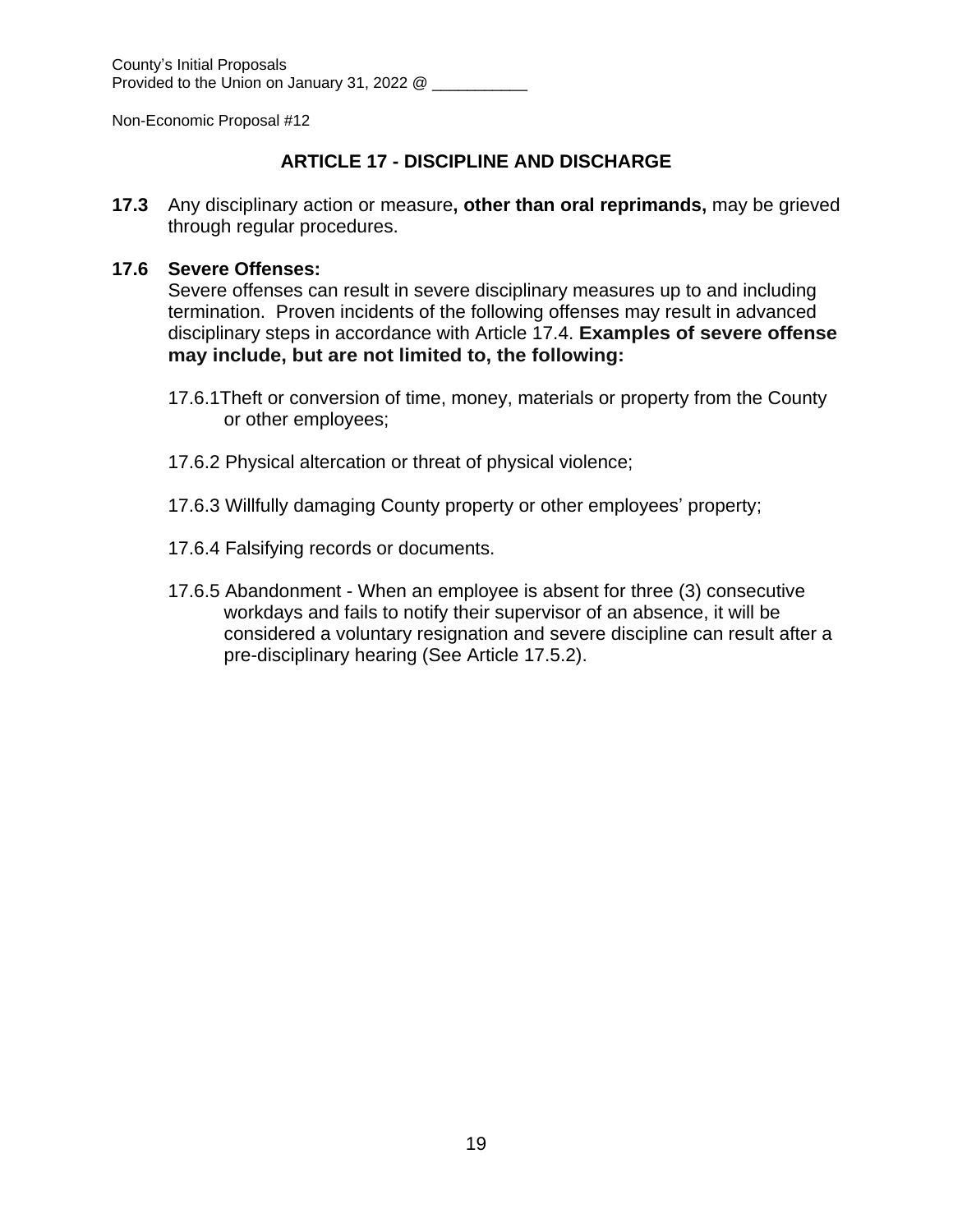# **ARTICLE 18 - GRIEVANCE PROCEDURE**

- **18.3 Formal Written Grievance:** A formal written grievance may be advanced to Step 2 or Step 3 by mutual agreement of the parties.
	- 18.3.1 **Step 1.** Should the grievance not be settled through the informal procedures, the Union Steward shall submit it to the Union Grievance Committee. The Grievance Committee, if they find the grievance justified, shall within twenty three (23) working days from the employers response to the informal complaint, reduce the grievance to written form, in three (3) copies, including specific violation, background information and remedies sought, and submit it to the employee's Elected Official/Department Head or his/her designee. **A copy of the grievance shall be submitted to Labor Relations by the Union at the same time as the Elected Official/Department Head.** The Elected Official/Department Head or his/her designee shall, within five (5) working days of receipt of the Grievance Committee's formal written complaint, shall schedule a meeting for the purpose of hearing the complaint. The Elected Official/Department Head or his/her designee shall answer the complaint in writing within ten (10) working days after the hearing.
	- 18.3.2 **Step 2.** Should the grievance not be settled in Step 1, it shall be submitted in writing within five (5) working days, of receipt of the Elected Official/Department Head or his/her designee's decision, to the Human Resources Director. Within five (5) working days of receipt of the complaint, the Human Resources Director will set a date to hear the complaint. The Human Resources Director shall respond to the Union Representative and the Grievance Committee with ten (10) working days of this meeting.
	- 18.3.3 **Step 3.** Should the grievance not be settled in Step 2, either party may request arbitration, within thirty (30) working days after the reply of the Human Resources Director is due, by written notice to the other. A simultaneous request for a list of eleven (11) arbitrators from the Washington State Public Employment Relations Commission shall be initiated. The arbitrator shall be selected by the County and the Union within seven (7) days after the list is received. Both the County and the Union shall have the right to strike one (1) name from the panel. The process shall be repeated and the remaining name shall be the arbitrator for the grievance.

# **18.6 Liability:**

**No monetary claim by an employee covered by this Agreement or by the Union against the County shall be valid beyond the pay period prior to the pay period in which the grievance was first filed in writing, unless the circumstances of the case made it impossible for the employee,**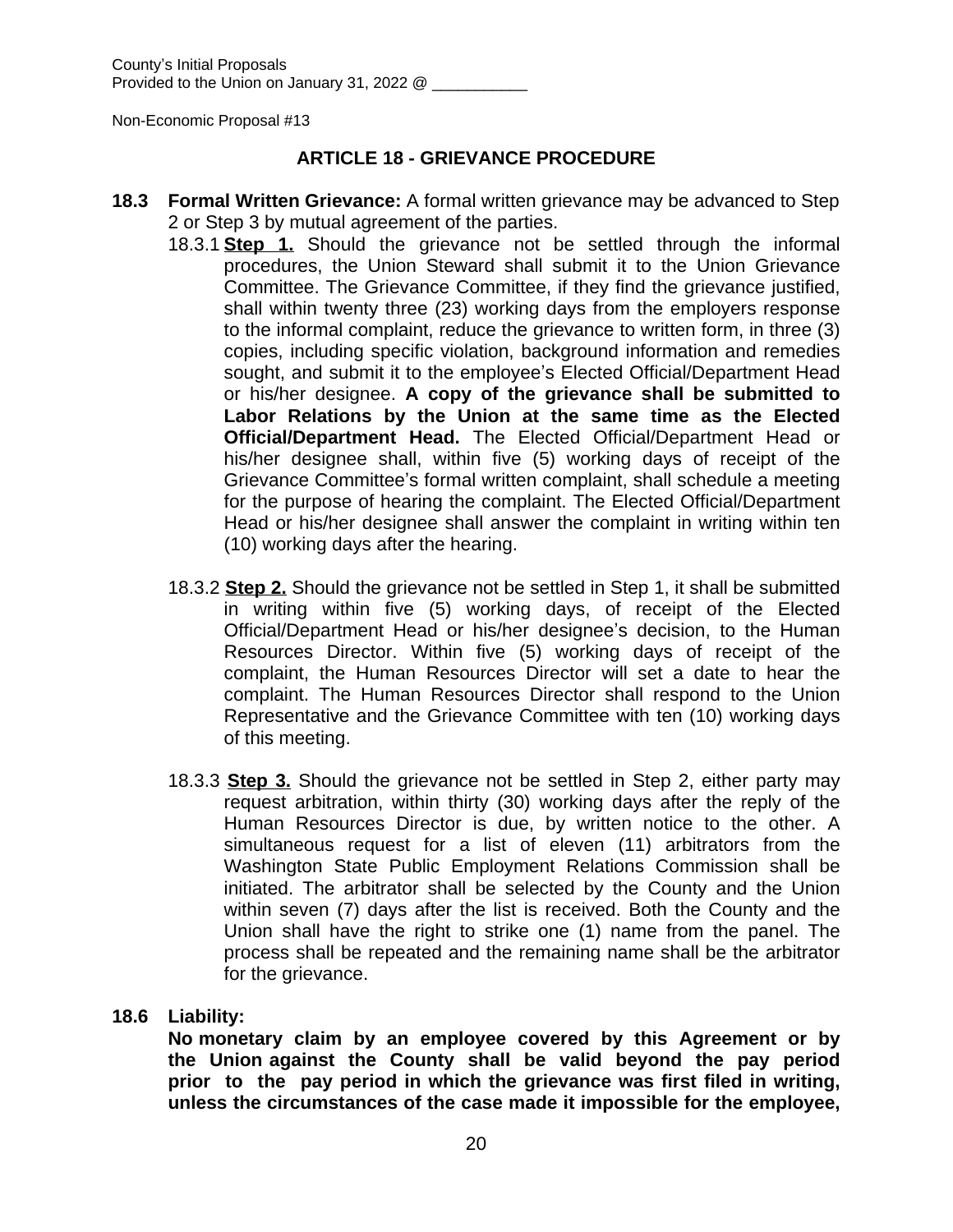**or the Union, as the case may be, to know that the employee or the Union has grounds for such claim prior to that date, in which case, the claim shall be limited retroactively to a period of forty-five (45) days prior to the date the claim was first filed in writing. This provision shall not apply to arbitrator's decisions regarding suspensions or discharges.**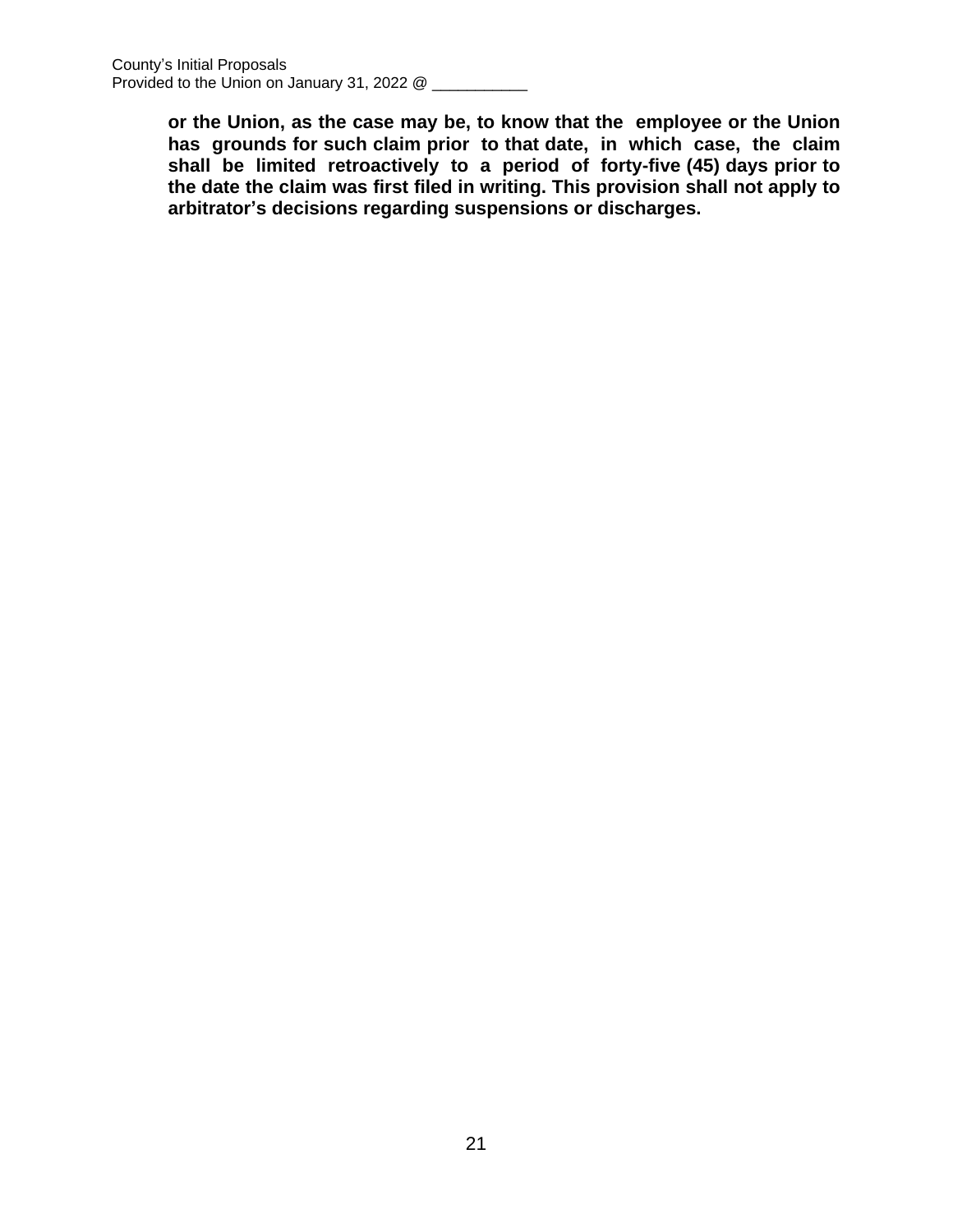# **ARTICLE 19 – PROMOTIONS/VACANCIES/LATERAL TRANSFERS**

#### **19.1 Bid Rights:**

When a Master Contract vacancy occurs, **the position will be posted on the County's website.** the department will post the opening to the Bargaining Unit members in the department and concurrently, as needed, to the Bargaining Unit, Master Contract members and open.

19.1.1 The vacancy will be posted for a minimum of five (5) working days. All AFSCME Master Contract members who **submit an electronic application** turn in applications to Human Resources by the closing date and who meet the minimum requirements will be considered in the following order:

#### 19.1.2 Referral List #1:

- o First consideration Members of the Bargaining Unit within the Department;
- o Second consideration Members of the Bargaining Unit;

#### 19.1.3 Referral List #2:

- o Third consideration Members of the Master Contract Locals.
- 19.1.4 The order of consideration will be defined on the recruitment posting.

#### **19.2** See Supplemental Agreements for additional provisions, if any.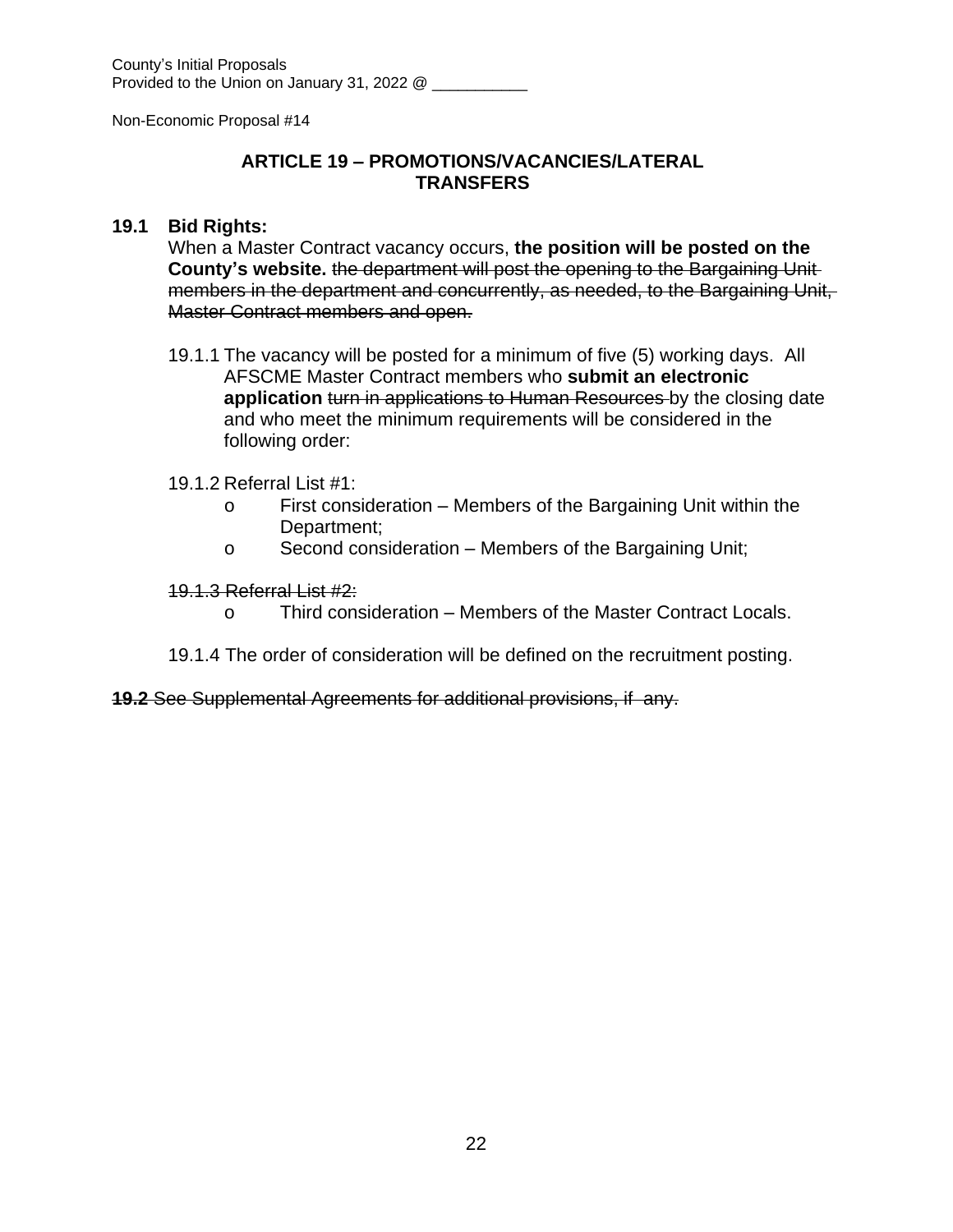#### **ARTICLE 21 - INFORMATION REQUESTS**

The Employer agrees to provide the Union, upon written request **from the Union Representative**, access to materials and information necessary for the Union to fulfill its statutory responsibility to administer this Agreement. When the Union submits a request for information that the Employer believes is unclear or unreasonable, or which requires the creation or compilation of a report, the Employer will contact the Union staff representative and the parties will discuss the relevance and costs associated with the request.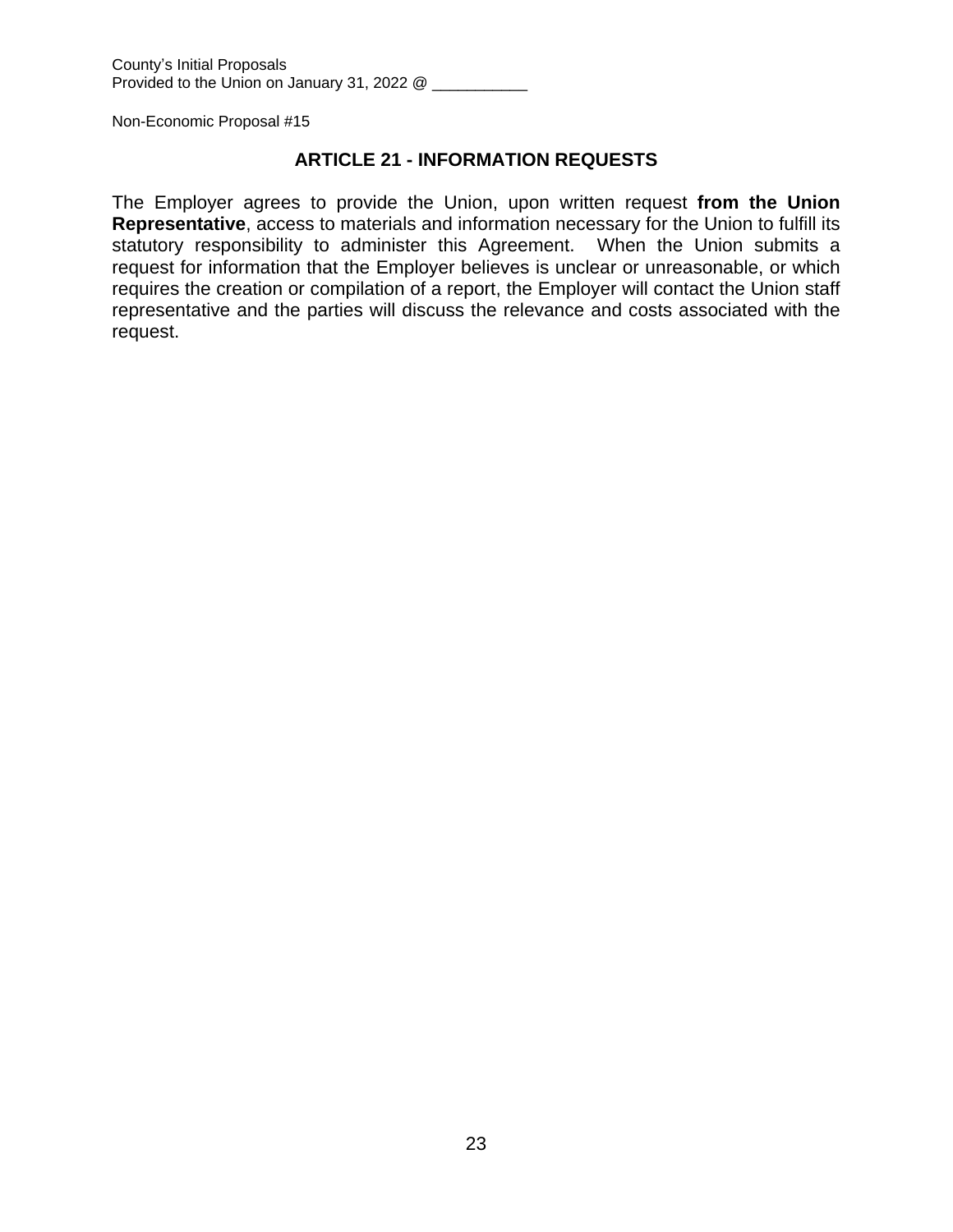# **ARTICLE 22 - GENERAL CONDITIONS**

**22.1 Work Rules:** The employer agrees to notify the Union of any changes in existing work rule(s) or the establishment of new work rules.

#### **22.2 Personnel Files:**

- 21.2.1 Maintenance: One (1) personnel file shall be maintained and located at the Human Resources Department and one (1) at the individual Departments. Those files shall contain employment-related documents. On request, employees may review their personnel files. Employees may receive one (1) copy per year of all documents in their personnel files.
- 21.2.2 Review and Release: The employees shall be given a copy of and have an opportunity to review any and every disciplinary or performance related document prior to it being placed in their personnel file. Any documentation created concerning the employee's performance that is placed in the employee's personnel file shall be placed in the file in a timely fashion from the date of occurrence(s).
- **22.3 Dress Code:** Employees shall generally be allowed to chose their individual manner of dress: However, the Employers may require reasonable dress standards commensurate with the job.

# **22.4 Uniforms and Protective Clothing:**

# 21.4.1 Local #1135 - See Supplemental

- 21.4.2 If any employee is required to wear a uniform, protective clothing or any type of protective device as a condition of employment such uniform, protective clothing or protective device shall be furnished, replaced as necessary and repaired by the Employer.
- **22.5 Safety Shoe Policy:** See supplemental. **All employees who work in a position identified by the Department, in conjunction with Risk management, that require protective footwear or special footwear, will be eligible to receive reimbursement of up to \$150.00 for the purchase of protective or special footwear. Employees will only be eligible to receive one reimbursement per calendar year.**

# **22.6 Personal Property:**

21.6.1 Local #1135 - See supplemental.

22.6.2 The Employers will repair or replace clothing, eyeglasses and personal property if damaged in an accident not to exceed actual cash value of such property that is damaged or destroyed in the line of duty. Nothing in this section is meant for the Employers to repair or replace damaged or destroyed property if the payment can be secured by the Court.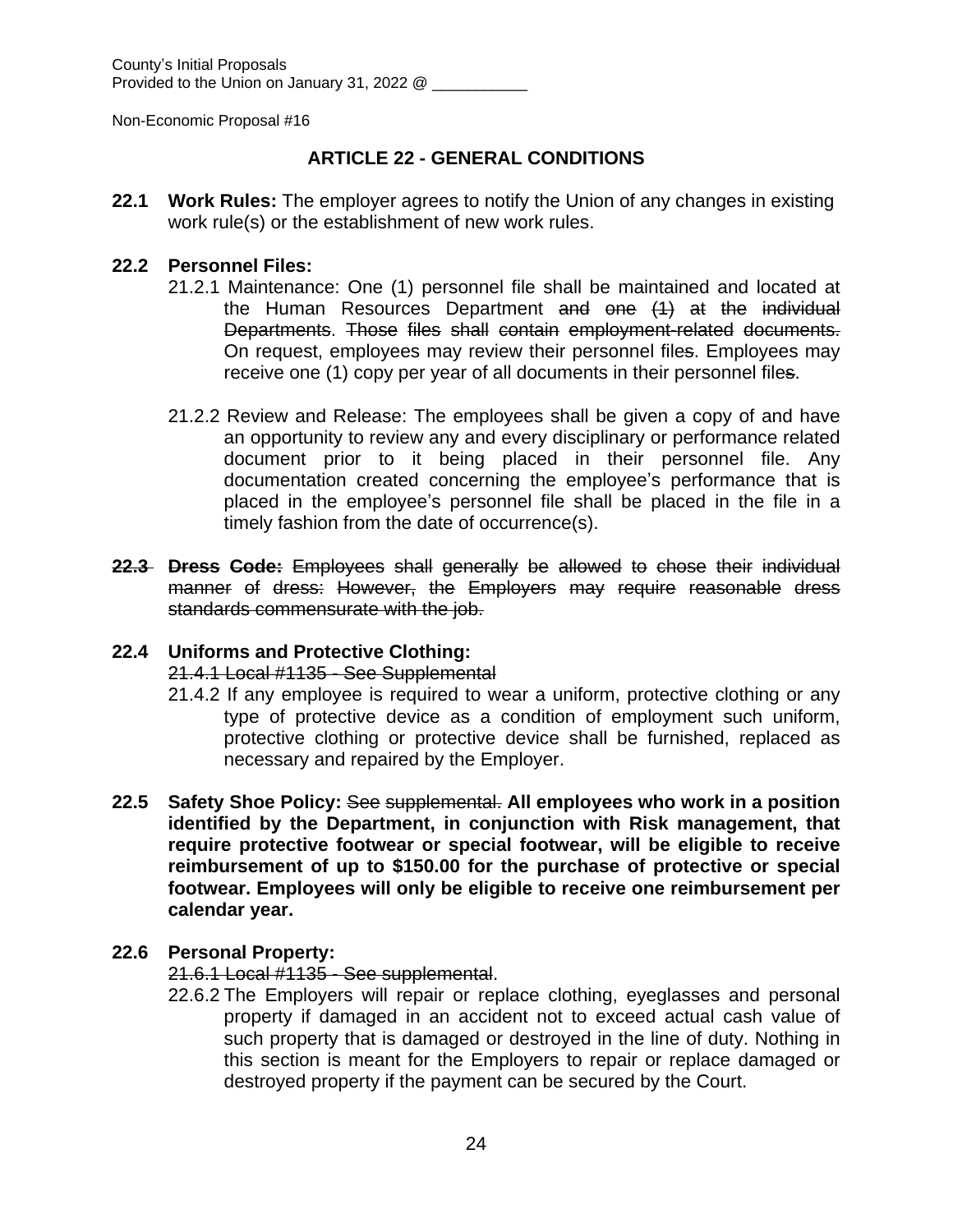# **22.7 Mileage:**

21.7.1 Employers **The County, if possible,** agree**s** to furnish employees' transportation necessary to perform their official duties. In the event the Employer's automobiles are not available, employees using their own automobiles shall be compensated in accordance with the Internal Revenue Service provisions.

21.7.2 Local #1553; See Assessor Per Diem Supplemental.

# **22.8 In-House Services:**

All County departments which provide services for other departments shall be afforded an opportunity to bid on the requested job and/or service prior to an outside bid being considered. The County and the Union recognize that contracting out bargaining unit work is negotiable. Extra Help employees shall not supplant the work force.

**22.9 Nothing in this agreement or any supplemental agreement shall be construed to diminish the County's right to have non-represented employees or supervisors from performing bargaining unit work for the purpose of instruction, experimentation, correcting work difficulties, relieving employees for short periods of time, emergency situations, or in the interest of productivity, efficiency, and quality. The County will not, however, use nonbargaining unit employees to replace unit employees.**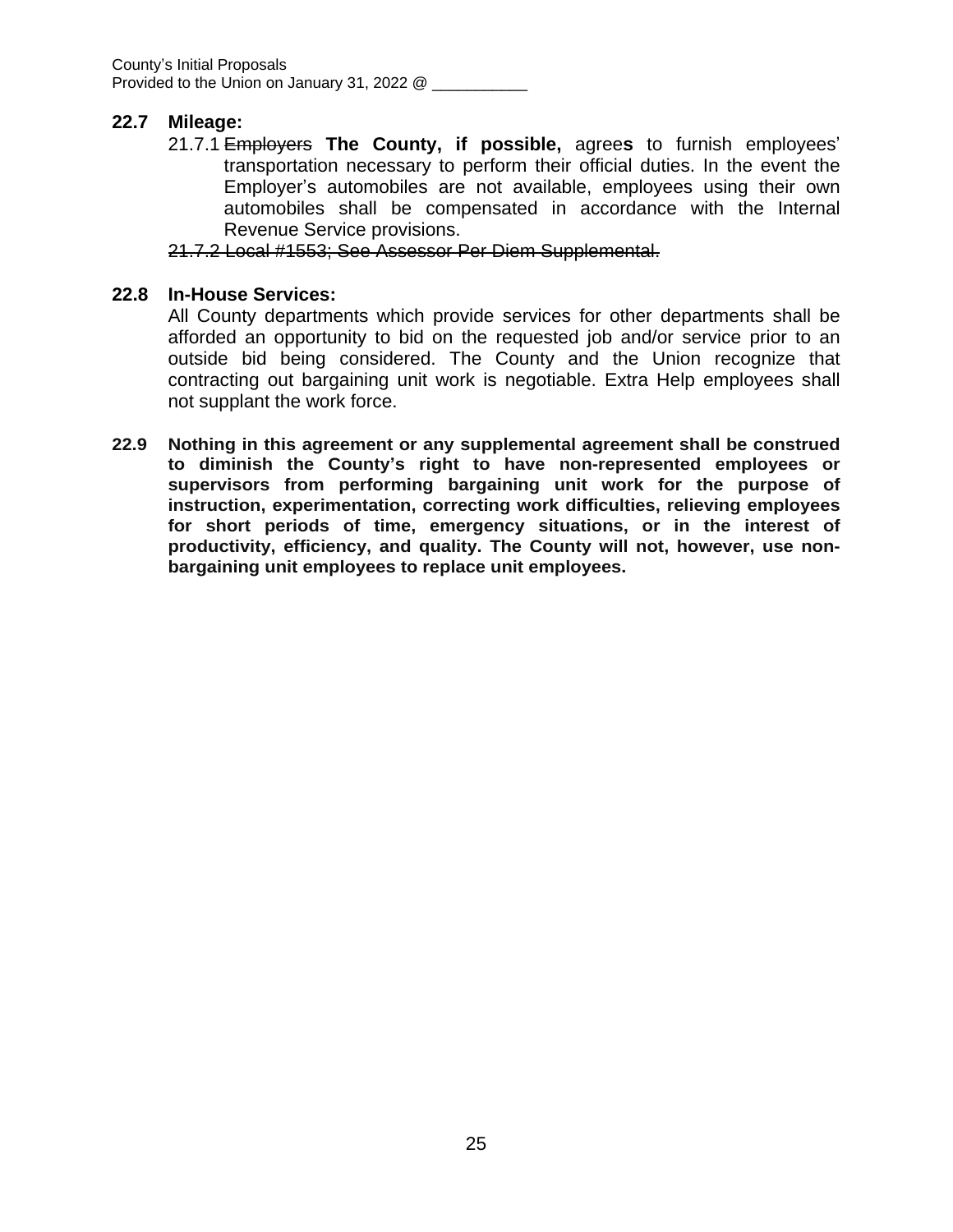# **ARTICLE 23 - LOCKOUTS AND STRIKES**

- **22.1 Lockouts:** No lockouts of employees shall be instituted by the Employers during the term of this Agreement.
- **22.2 Strikes:** No strikes, slow down or disruptions of work of any kind shall be caused or sanctioned by the Union during the term of this Agreement. At no time, however, shall employees be required to act as strike breakers or to go through picket lines.
- **23.1 The parties agree that there shall be no lock out or suspension or disruption of work through any complete or partial stoppage of work, boycott, concerted action, demonstration, picketing, bannering, refusal to do reasonably assigned work, shutdown, slowdown, or any other similar actions or conduct whatsoever which causes, might cause, or results in interference with or in any way disturbs the normal operation of any Spokane County owned location.**
- **23.2 The County shall have the right to discharge or discipline any employee participating in any activity in contravention of this Article, including any strike, slowdown or other suspension of work; and the Union agrees not to oppose such action. However, it is understood that the Union shall have recourse to the Grievance Procedure as to matters of fact in the alleged action of such employee.**
- **23.3 In the case of any activity in violation of this Article, including strike, slowdown or other suspension of work not authorized by the Union, the Local Union, or any of their officers, the County agrees that neither the Union, the Local Union nor their officers shall be liable for damages, provided that the Union shall promptly and in good faith uses every reasonable means at its disposal and in good faith use every reasonable means at its disposal to bring about an immediate end to the conduct.**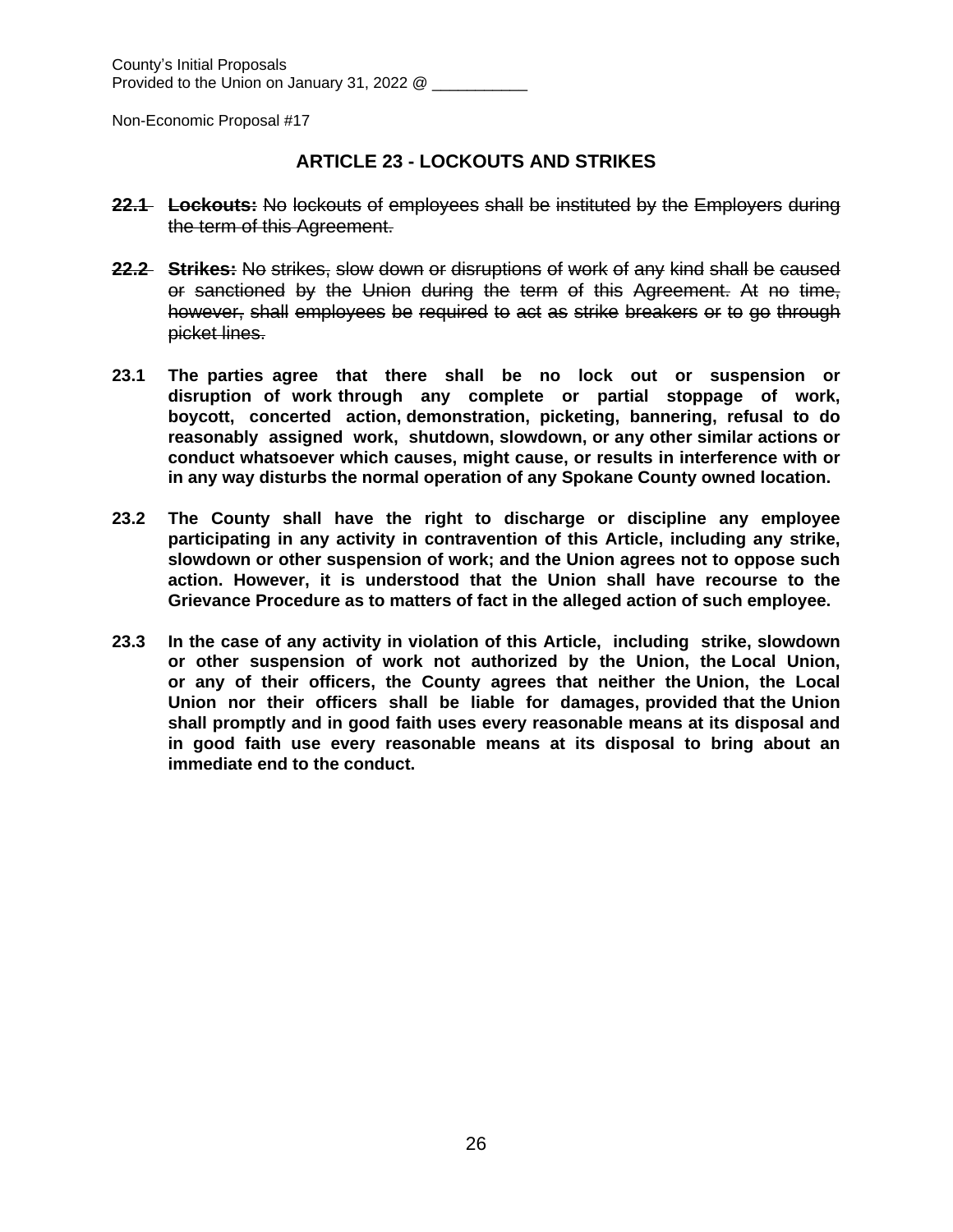# **ARTICLE 24 - AUTHORIZED AGENTS**

For the purposes of administering the terms and provisions of this Working Agreement:

- 24.1 The County's principle authorized representative shall be the County Human Resource **Employee & Labor Relations** Manager or his/her duly authorized representative (Address: 824 North Adams, Spokane, WA 99260, Telephone: (509) 477-2880) except where a particular County representative is specifically designated in connection with the performance of a specified function or obligation set forth herein.
- **24.2** The Union's authorized representative(s) shall be the Staff Representative(s) or his/her duly authorized representative of the Washington State Council of County and City Employees (Address: 1105 W. Francis Ave., Suite C, Spokane, WA 99205, Telephone: (509) 328-2830).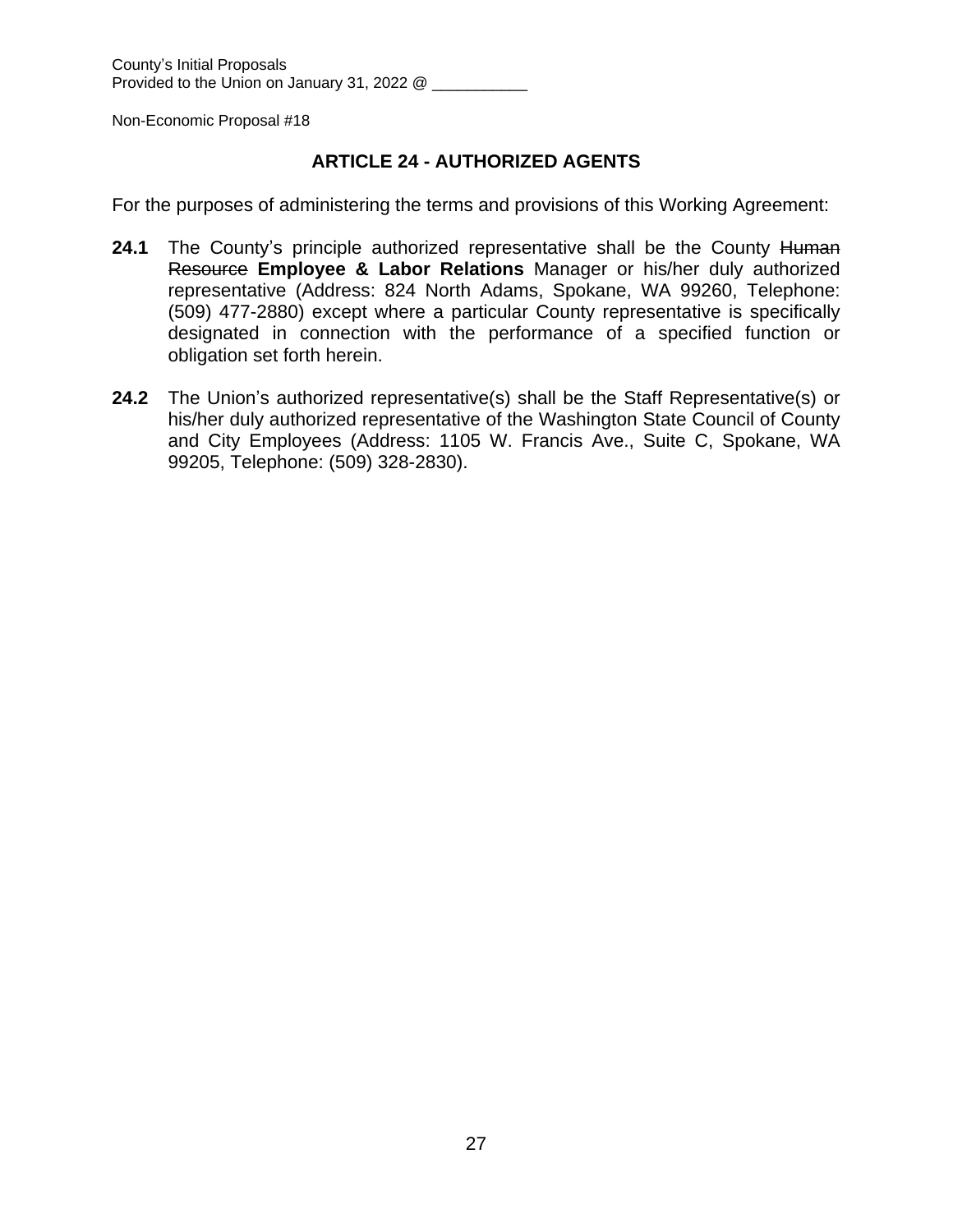# **ARTICLE 27 - EFFECTIVE DATE, CONTRACT PERIOD AND CHANGES**

- **26.1 Effective Date:** The term of this Agreement shall be January 1, 2018 through December 31, 2020. Unless specified otherwise, the terms of this Agreement shall become effective on the day of signing.
- **26.2** The parties agree that they will begin interest based bargaining/negotiations at least four (4) months prior to the termination of the Agreement and will meet and negotiate from time to time within the four (4) month period immediately preceding the termination date of this collective bargaining Agreement for a succeeding period.

#### Signature Page

MASTER AGREEMENT between SPOKANE COUNTY BOARD OF COUNTY COMMISSIONERS; SPOKANE COUNTY ASSESSOR; SPOKANE COUNTY AUDITOR; SPOKANE COUNTY CLERK; SPOKANE COUNTY TREASURER; SHERIFF'S OFFICE (RADIO, FORENSIC & COOKS); SPOKANE COUNTY PROSECUTOR SUPPORT STAFF; and LOCALS 1135, 492-J, 492-RF**FC**, 492-SP & 1553 OF WASHINGTON STATE COUNCIL OF COUNTY AND CITY EMPLOYEES, AFSCME, AFL-CIO, JANUARY 1, 2018 THROUGH DECEMBER 31, 2020.

# **FOR THE UNIONS: FOR THE EMPLOYERS:**

\_\_\_\_\_\_\_\_\_\_\_\_\_\_\_\_\_\_\_\_\_\_ \_\_\_\_\_\_\_\_\_\_\_\_\_\_\_\_\_\_\_\_\_\_\_\_ President, Local #1553 Josh Kerns, Commissioner

\_\_\_\_\_\_\_\_\_\_\_\_\_\_\_\_\_\_\_\_\_\_ \_\_\_\_\_\_\_\_\_\_\_\_\_\_\_\_\_\_\_\_\_\_\_\_ President, Local #1135 Mary L. Kuney, Commissioner

\_\_\_\_\_\_\_\_\_\_\_\_\_\_\_\_\_\_\_\_\_\_ \_\_\_\_\_\_\_\_\_\_\_\_\_\_\_\_\_\_\_\_\_\_\_\_

President, Local #492-J Al French, Commissioner

\_\_\_\_\_\_\_\_\_\_\_\_\_\_\_\_\_\_\_\_\_\_ \_\_\_\_\_\_\_\_\_\_\_\_\_\_\_\_\_\_\_\_\_\_\_\_ President, Local #492-RFFC Ozzie Knezovich

Spokane County Sheriff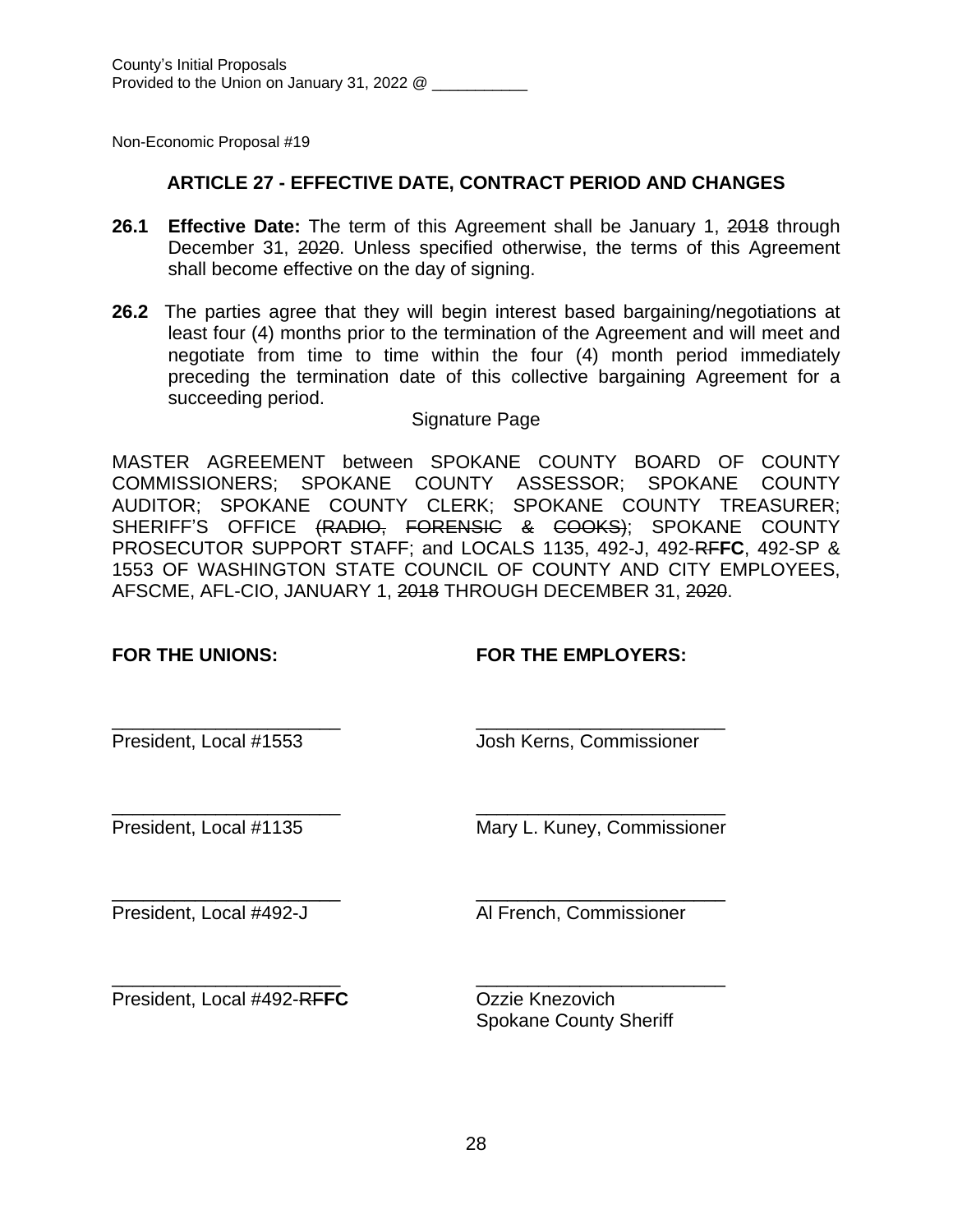President, Local #492-SP Timothy Fitzgerald

\_\_\_\_\_\_\_\_\_\_\_\_\_\_\_\_\_\_\_\_\_\_ \_\_\_\_\_\_\_\_\_\_\_\_\_\_\_\_\_\_\_\_\_\_\_\_ Spokane County Clerk

\_\_\_\_\_\_\_\_\_\_\_\_\_\_\_\_\_\_\_\_\_\_ \_\_\_\_\_\_\_\_\_\_\_\_\_\_\_\_\_\_\_\_\_\_\_\_ Gordon Smith, Council #2 **Tom Konis**,

Spokane County Assessor

\_\_\_\_\_\_\_\_\_\_\_\_\_\_\_\_\_\_\_\_\_\_\_\_ **Vicky Dalton Spokane County Auditor**

Rob Chase Spokane County Treasurer

\_\_\_\_\_\_\_\_\_\_\_\_\_\_\_\_\_\_\_\_\_\_\_\_

\_\_\_\_\_\_\_\_\_\_\_\_\_\_\_\_\_\_\_\_\_\_\_\_ Larry H. Haskell Spokane County Prosecutor

\_\_\_\_\_\_\_\_\_\_\_\_\_\_\_\_\_\_\_\_\_\_\_\_ Tim Hansen, **Ashley Cameron Sr.** Human Resource Director

\_\_\_\_\_\_\_\_\_\_\_\_\_\_\_\_\_\_\_\_\_\_\_\_ Randy Withrow, Human Resource Manager **Joshua Groat Employee & Labor Relations Manager**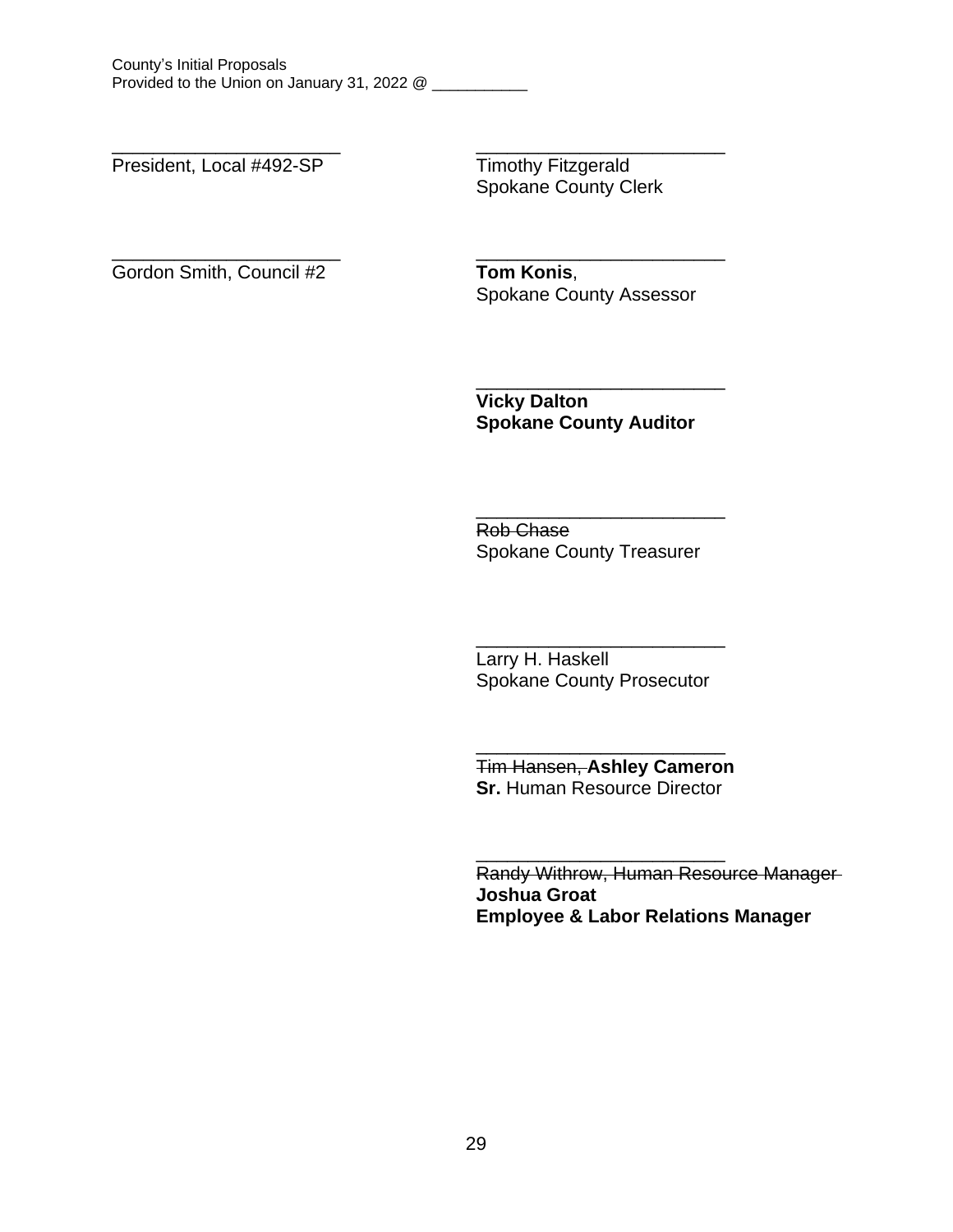# **Appendix "6" - SHARED LEAVE**

#### **1. General:**

1.1 Occasionally County employees or their spouse/dependent(s) or other immediate family members contract a catastrophic, life threatening**,** severe or extraordinary illness or sustains a disabling injury preventing an employee from performing their job duties, or requiring the presence of the employee, whereby the employee exhausts his/her leave balances. The immediate family shall be defined as: A spouse, parent, children, brother, sister, grandparent, father-in-law, mother-in-law, brother-in-law, sister-in-law, or a more distant relative if living as a member of the employee's immediate family. Often co-workers who have substantial leave balances wish to donate some of their leave to these employees. Leave sharing is the mechanism to accommodate both groups.

1.2 This policy is divided into the following sections:

- Section 1 General
- **Section 2 Statement of Policy**
- **Section 3 Eligibility to Receive Shared Leave**
- Section 4 Leave Transference Process
- **Section 5 Donating Leave**
- Section 6 Administration

# **2. Statement of Policy:**

2.1 It is the policy of the County to permit employees (represented and nonrepresented) to donate vacation time to a co-worker who is suffering from a non-job related, life threatening, severe or extraordinary illness or sustains a disabling injury preventing an employee from performing their job duties, or who has an immediate family member (see 1.1) requiring the presence of the employee, who is suffering from a catastrophic, life threatening, severe or extraordinary illness, injury or other impairment as determined by the treating physician, and is out of vacation time and sick leave and who will immediately go on leave without pay or terminate employment.

# **3. Eligibility to Receive Shared Leave:**

3.1 An employee may receive leave under this program if the employee meets the criteria under 2.1.

3.2 Requests to receive leave sharing benefit shall be submitted to the Director of Human Resources Department. The Human Resources Director or designee may approve the request or convene a committee comprised of one (1) employee from the Human Resources Department, one (1) management employee and one (1) nonmanagement employee from another department, one (1) employee representing that employee's local **if** applicable and, as a non-voting member, the County Occupational Health Nurses. Each Union shall provide the County with the name of their designated representative and alternate. The committee members will be appointed by the Human Resources Director and will serve for a one (1) year term in order to provide consistency in the decision-making process. The decision of the committee shall be final; however, if the decision of the committee is to deny the request, the requester has the right to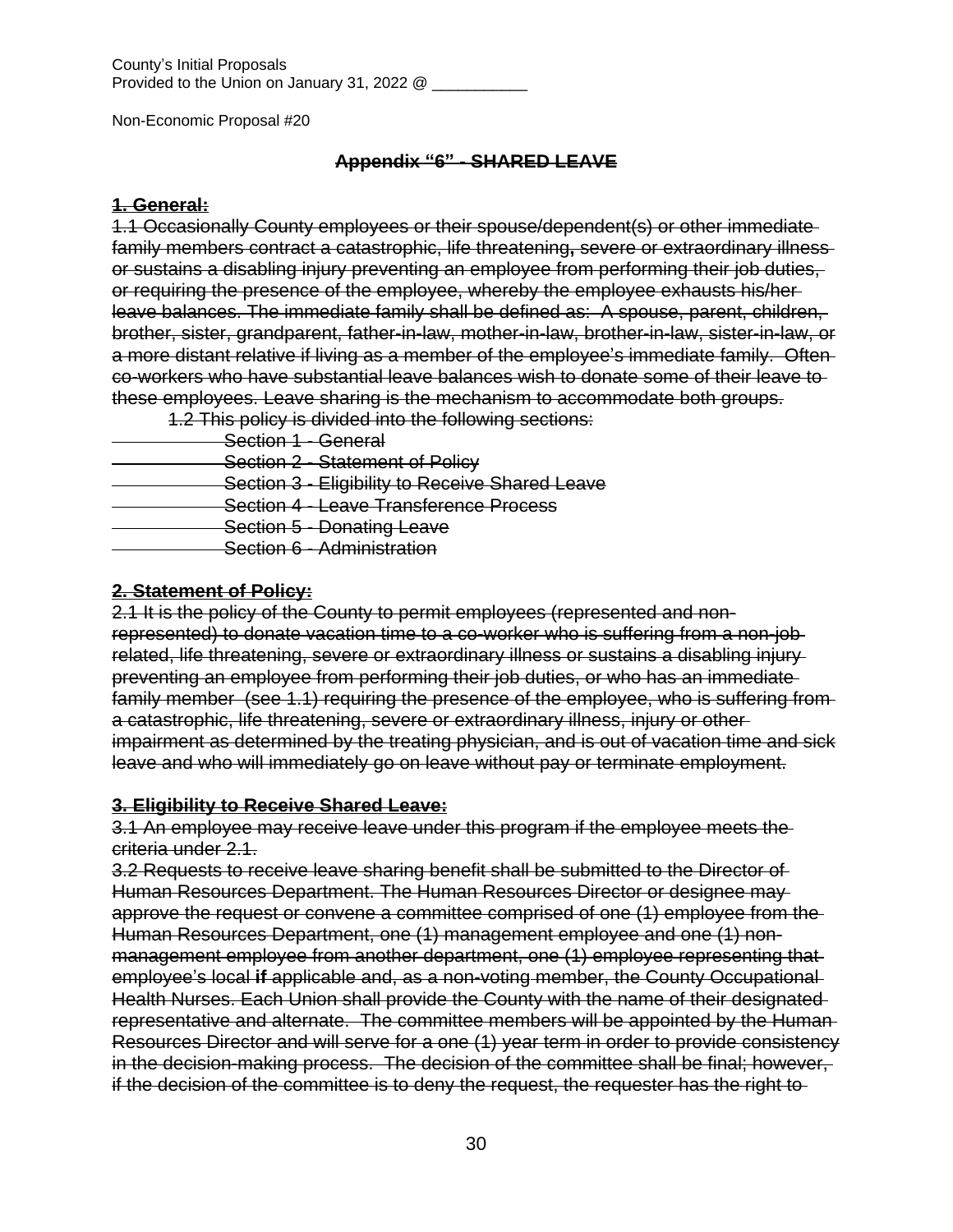petition the committee for reconsideration. The decision of the committee shall not be subject to the grievance procedure.

3.3 An employee must have exhausted his or her sick leave and vacation time before receiving shared leave. The manner in which the employee exhausted his or her sick leave or vacation time shall not effect his or her eligibility to receive Shared Leave, however, any employee who, within the twelve (12) months immediately preceding the request, is at step 5 of the Sick Leave Review process, as documented, will not be eligible to receive Shared Leave.

3.4 An employee receiving the leave sharing benefit shall receive no more than a total of 2,000 hours of such leave during the course of his or her employment with the Count 3.5 The employee's position must be one in which vacation and sick leave can be accrued and used.

3.6 The employee must be eligible to use vacation time and sick leave time.

3.7 The committee shall also approve leave sharing benefits for "after care" needs as prescribed by the attending physician.

# **4. Leave Transference Process:**

4.1 An employee wishing to receive shared leave shall submit a written request to the Human Resources Director and attach a detailed statement from the treating physician verifying the condition and expected duration. A union representative or any other person may submit the request on behalf of the employee.

4.2 The Human Resources Department will, after the request is approved, notify the employee's department head and request the department head to communicate the employee's eligibility for leave sharing to other employees in that department. Employees may request that the department head communicate the status with other departments.

4.3 There shall be no retroactive applications of donated leave.

# **5. Donating Leave:**

5.1 Employees wishing to donate leave shall send the Donation of Vacation form to the Human Resources Department for processing.

5.2 All leave donated under the leave sharing program shall be in thirty (30) minute increments. No difference will be made between the salary level of the donor and the recipient. The minimum amount of time for donation is four (4) hours.

5.3 An employee may donate to an individual(s) a maximum of eighty 80) hours vacation time in a calendar year. The County will accept all donated leave, but will provide donated time to the recipient as needed, but not to exceed one (1) pay period at any one time. Additional time will be awarded per pay period as needed until all donations have been used or Shared Leave is no longer needed. In the event additional Shared Leave is still needed additional requests will be made. Unused donations will be returned to the donator. Donated leave shall be retained until any prescribed after care program is completed, or bereavement needs are met not to exceed three (3) days, five (5) days if out of the immediate area . All donations will be entered as sick leave in the recipients account.

5.4 Donations of vacation time may not bring the donor's vacation balance below forty (40) hours.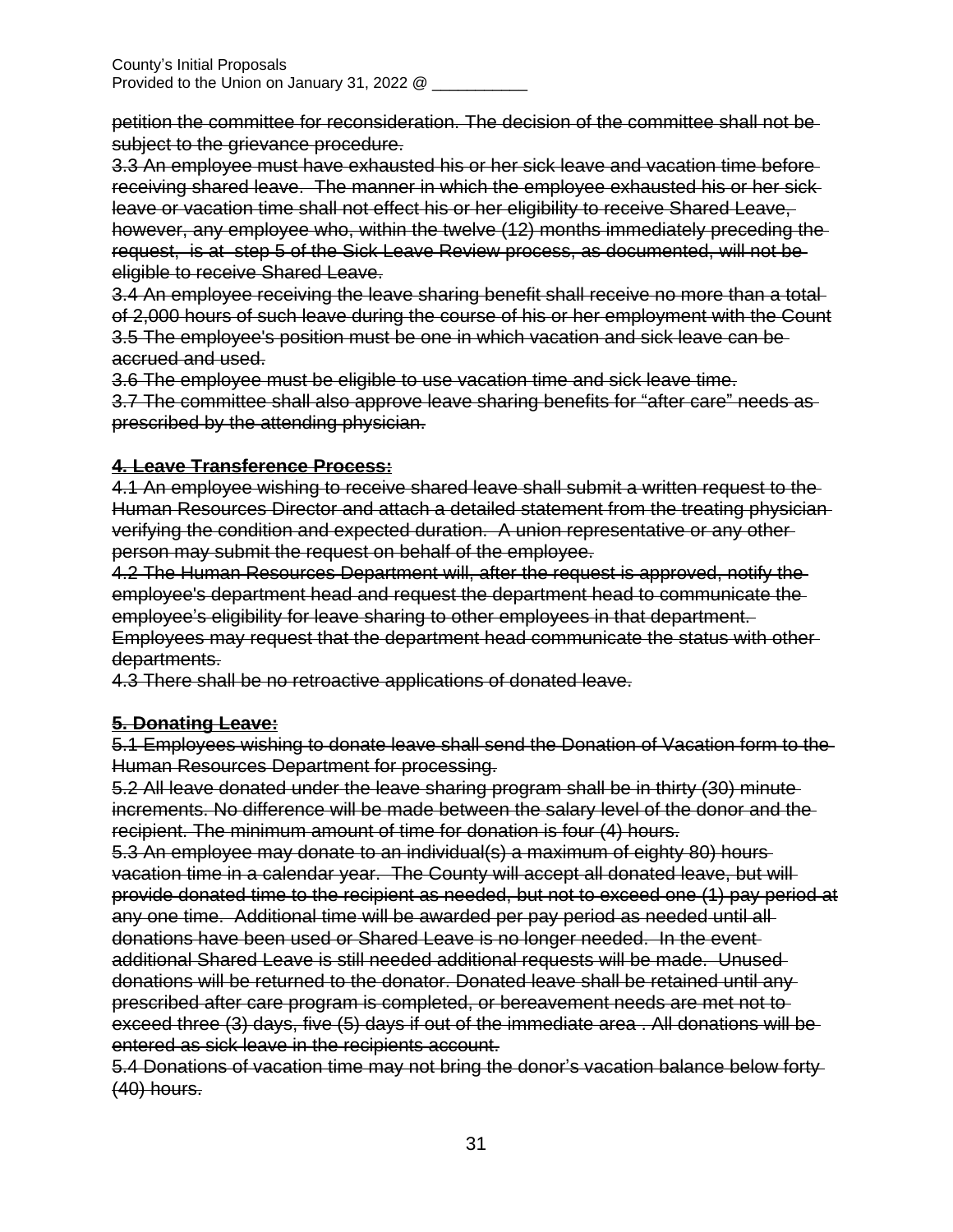5.5 All donations of leave shall be strictly voluntary and confidential and shall be done on the Donation of Vacation form, a copy of which is attached. The donor shall designate the recipient.

5.6 No employee shall be coerced, threatened, intimidated, or financially induced into donating leave.

**6. Administration:** The Human Resources Department shall administer the Leave Sharing Program.

# **7.1 Long Term Disability:**

 7.1 At the time Shared Leave is requested, Long Term Disability must be requested concurrently if the reason for Shared Leave is for an employee's personal medical condition and Shared Leave, when initially requested, will be for 90 days or more.

7.2 Long Term Disability must be applied for at the time requests for extensions of Shared Leave will, when combined, total 90 days or more.

7.3 The employee must not be receiving time-loss payments as a result of an onthe-job injury or illness or receiving long term disability payments.

7.4 In the event Long Term Disability is denied, Shared Leave may continue in accordance with the terms of the plan.

7.5 In no event shall an employee receive more money than what they would receive if they had been working by combination of any benefit plans.

7.6 The employee must provide timely information and periodic medical verification necessary for the processing of the LTD application and continuation of eligibility to receive Shared Leave. Failure to do so could result in the discontinuation of Shared Leave payments.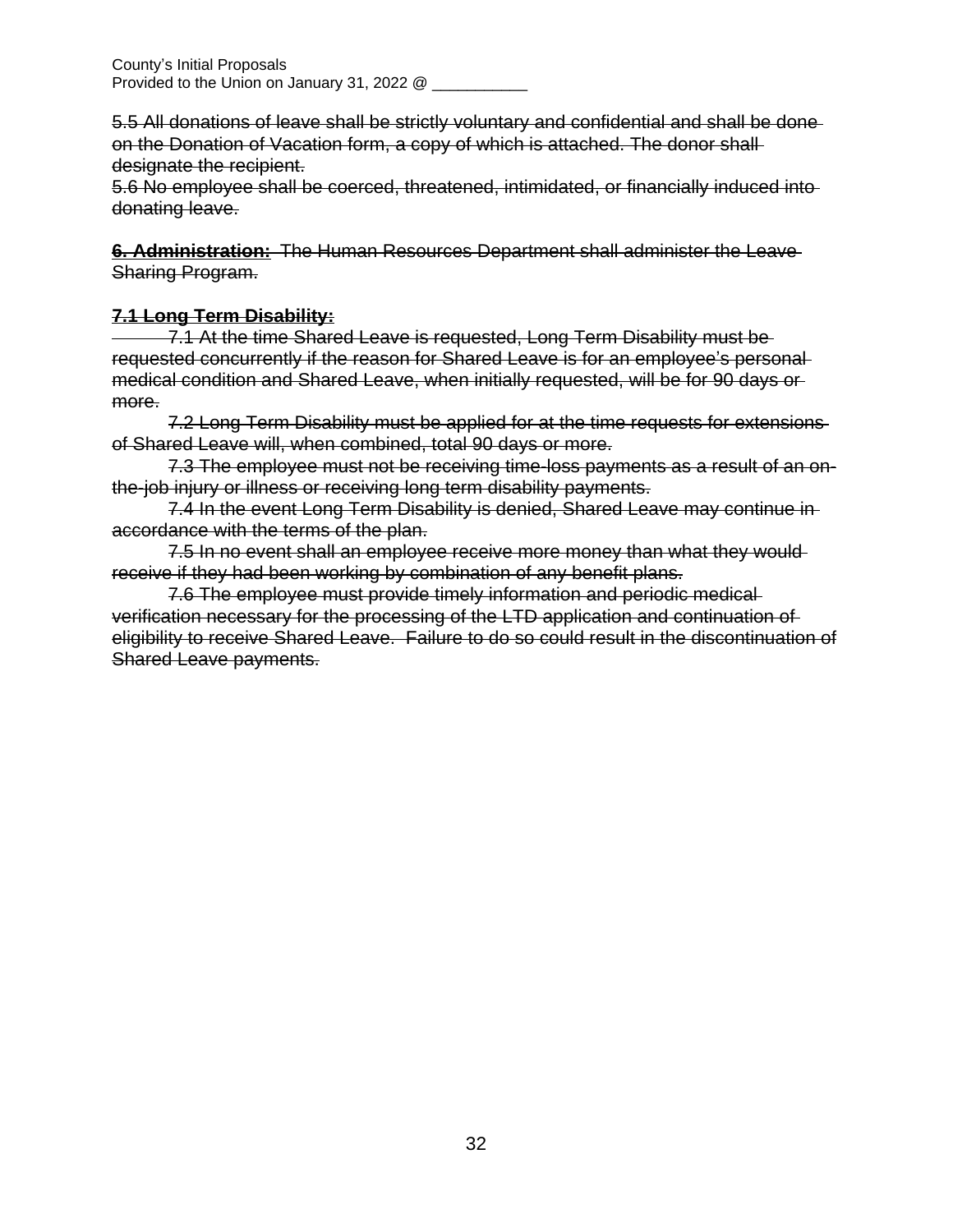# **Appendix "7" - CLASSIFICATION/REORGANIZATION**

**15.3** The Employers agree to follow the Spokane County Classification Plan as referenced below in the following articles and the Salary Range Table as found in Appendixes 1-4.

#### **15.3 Positions and Classification Specifications:**

- 15.3.1 Position: Single job. A specific aggregate of duties and responsibilities assigned by department management to be performed by one employee within the Department.
- 15.3.2 Classification: One or more positions that are sufficiently alike with respect to duties and responsibilities to warrant using the same title, qualification requirements, descriptions/class specifications, job code number and pay grade as listed in Appendixes 1-4. Different positions within a classification may use different selection factors and recruitment processes.
- 15.3.3 The County agrees to update the classification specifications when requested by a department in a timely manner and provide written notice to the applicable local union. **If the County makes updates to a classification specification, the County will provide the Union fourteen (14) days notice prior to the implementation of the revised specification.** The Union will have 20 working **fourteen (14)** days from receipt of the notice to negotiate **discuss** the impact of changes to the existing classifications. The parties may extend the time frames by mutual agreement.

**15.3.4 Creation of New Classifications:** When the Department wishes to create a new classification within the bargaining unit, the following procedure shall apply:

- 15.3.4.1 A Job Analysis Request form shall be submitted by the Department to Human Resources for evaluation.
- 15.3.4.2 Human Resources, in collaboration with the Department, will evaluate job duties and responsibilities of a proposed classification. If it is deemed appropriate, a new classification will be designated by Human Resources. If the duties and responsibilities fit within an existing classification, it will be designated as such. Written notification will be sent to the local union of such action.
- 15.3.4.3 After Human Resources designates the new classification and salary, the Union shall have twenty (20) working days following receipt thereof to review the determination, and during this period request to negotiate the salary and the impact of implementation.

In the event that no agreement is reached, the union shall have the right to submit the issue to Step 3 (arbitration) of the grievance procedure.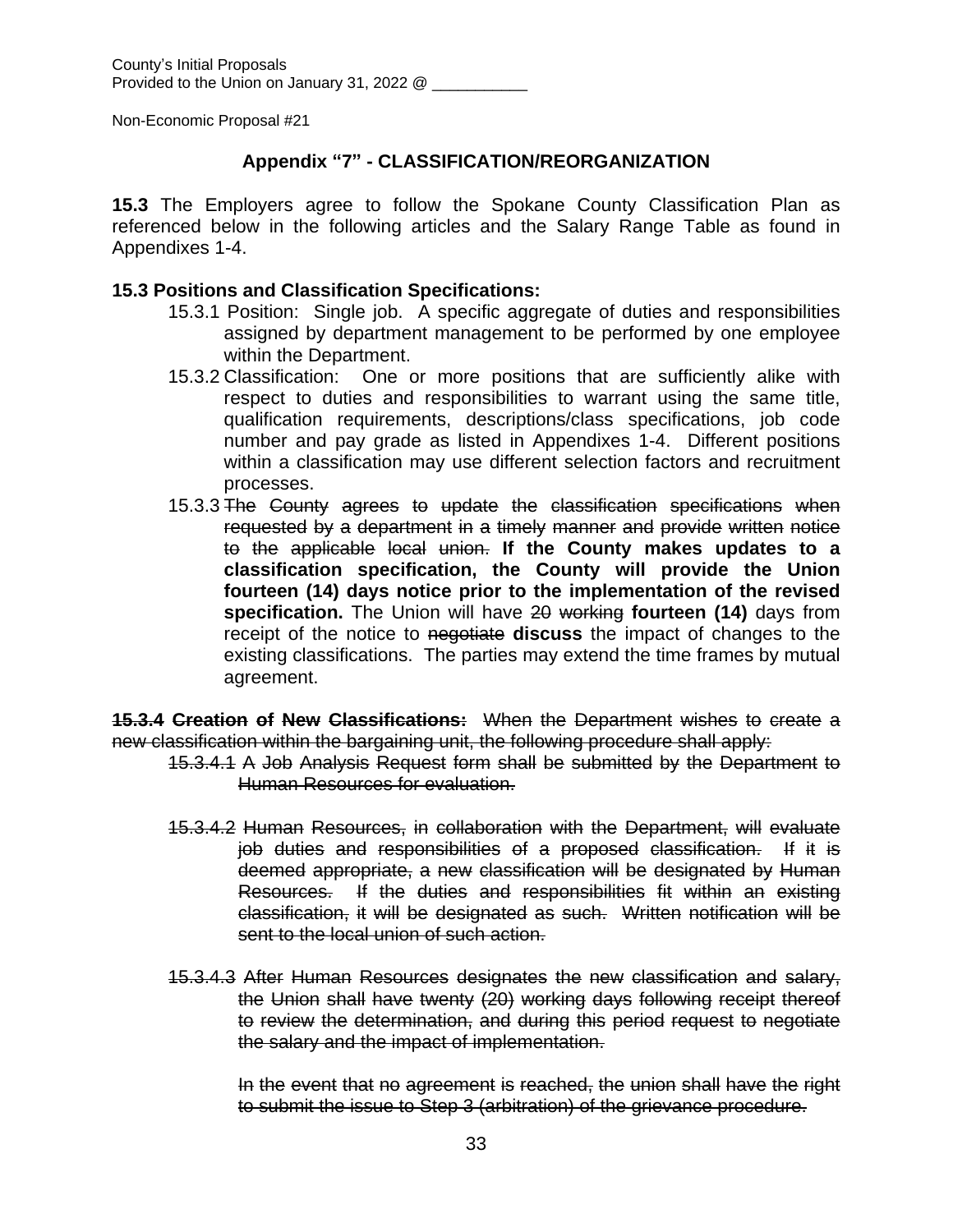15.3.4.4 Newly created positions shall be posted in accordance with specific labor agreements or supplemental agreements if applicable.

**15.3.5 Out of Class Pay:** Supplemental Agreements for out of class pay for temporary out of class assignments.

- 15.3.5.1Out of class pay will not be authorized in any case if there is no position in the department/division in the classification for which out of class pay is being requested.
- 15.3.5.2An employee who has been assigned by management or their immediate Supervisor to perform the essential duties of a higher job classification for more than one-half  $(\frac{1}{2})$  of a day and requests out-ofclass pay on his/her time card shall be paid for all such work at the higher rate of pay. Written/verbal approval shall be obtained from management or the immediate supervisor prior to working out of class and shall be signed off on the employee's timecard.
- 15.3.5.3The employee must meet the minimum requirements of the higher classification in order to be assigned the out of class, essential functions of the higher job classification. In the event the out of class assignment is expected to be temporary but is expected the exceed six (6) months, out of class assignments will be offered to employees based on seniority and ability. If no employee wants the assignment, management will assign the work in inverse order of seniority. It will be made clear to those performing the work that the assignment is temporary and what the expected duration will be. If the selected employee is a current bargaining unit member, that employee's seniority within the bargaining unit will be continuous, un-interrupted and will continue to accrue during the time of the temporary assignment.
- 15.3.5.4If the employee works continuously in the higher classification for nine (9) months, the position may be submitted by Human Resources, Department Management or the employee for reclassification consideration in accordance with Section 15.3.6 of this Article.
- 15.3.5.5 If the reason for the continuous higher classification work is due to the regularly assigned employee being on leave due to an extended injury or illness, the parties will meet to discuss the issue.

**15.3.6 Reclassifications:** Employees shall have the right to request re-evaluation utilizing the following procedures. In any case, an employee cannot be reclassified if they do not meet the minimum requirements of a position to which they are requesting reclassification to.

15.3.6.1 Requests for reclassification may be the result of either a nine (9) month or greater assignment working out of class, or a significant change in duties and responsibilities. All requests shall be submitted on a Job Analysis Request form. An employee or the employer may file a request.

15.3.6.2 Positions submitted for reclassification consideration, related to a nine (9) month out-of-class assignment must have the Elected Official, Department Head or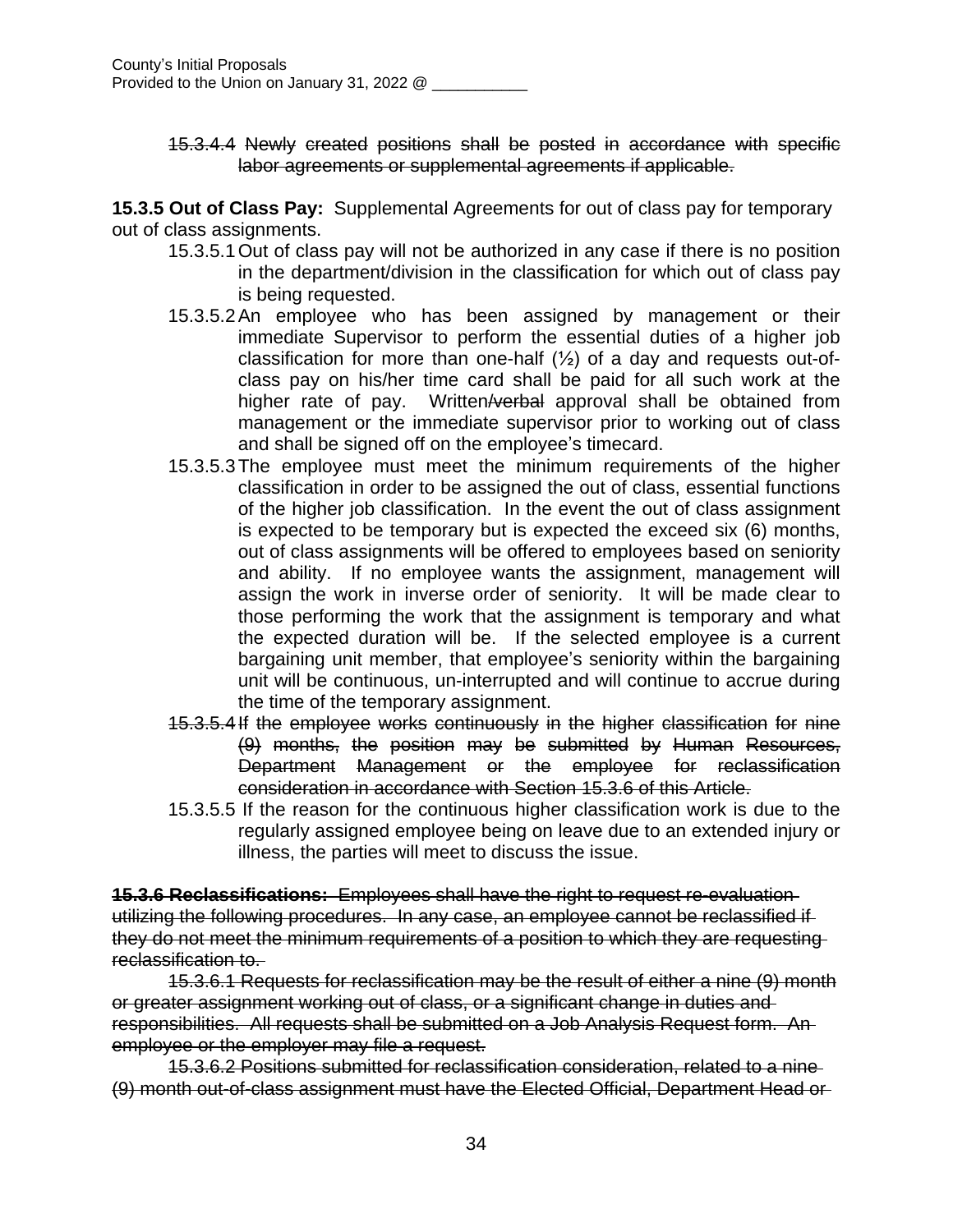designee's signature concurring with the request for reclassification consideration. The Elected Official, Department Head or designee shall have 10 working days to respond in writing to the request and/or forward request to Human Resources.

15.3.6.3 Regarding positions submitted for reclassification consideration due to a significant change in job duties, the employee or department must detail those duties that are contained within a different class specification or are not contained within the employee's current class specification. Additionally, the requester must specifically detail how long they have been performing the duties for more than 50% of their work time as well as how long that type of assignment is expected to continue. Such requests must also have the Elected Official, Department Head or designee's signature concurring with the request for reclassification consideration. The local union shall be forwarded a copy of the request. The Elected Official, Department Head or designee shall have ten (10) working days to respond in writing to the request and or forward the request to Human Resources.

15.3.6.4 If there is no concurring signature from the Elected Official, Department Head or designee in either case described in 15.3.6.2 or 15.3.6.3 above, the employee must discontinue performing the out of class duties that formed the basis for the request. Additionally the Elected Official, Department Head or designee must assure there is no assignment of out of class duties.

15.3.6.5 If the employee and Elected Official, Department Head or designee agree on the body of work and the work continues to be assigned but there is disagreement on the proper classification the reclassification request may be submitted to step 2 of the grievance procedure.

 15.3.6.6 If agreed to and approved, and the employee has been receiving out of class pay, the effective date of the reclassification shall be the tenth (10th) working day after the request was submitted by the employee to the Elected Official, Department Head or designee.

15.3.6.7 If there is disagreement between the employee and the Elected Official, Department Head or designee regarding the content of the information on the Job Analysis Request, the reason for the disagreement will be discussed with the employee and the Union. The employee and Union will have ten (10) working days to address and revise the area(s) of disagreement. If the revised request is received by the end of the ten (10) working days, and if agreed to and approved, the effective date of the reclassification shall be the tenth (10th) working day after the request was initially submitted by the employee to the Elected Official, Department Head or designee.

15.3.6.8 If a revised request is not received by the end of the ten (10) working days, the effective date of the reclassification shall be the tenth (10th) working day after any subsequent submissions have been agreed to and approved by the Elected Official, Department Head or designee.

15.3.6.9 Once Human Resources has received the reclassification request, they will respond within thirty (30) working days as to their determination of reclassification. The parties may mutually agree to extend the thirty (30) working days.

15.3.6.10 If there is no concurring signature from the Elected Official, Department Head, designee or Human Resources after attempts are made to resolve the disagreements, the employee may submit the reclassification request to step 2 of the grievance procedure.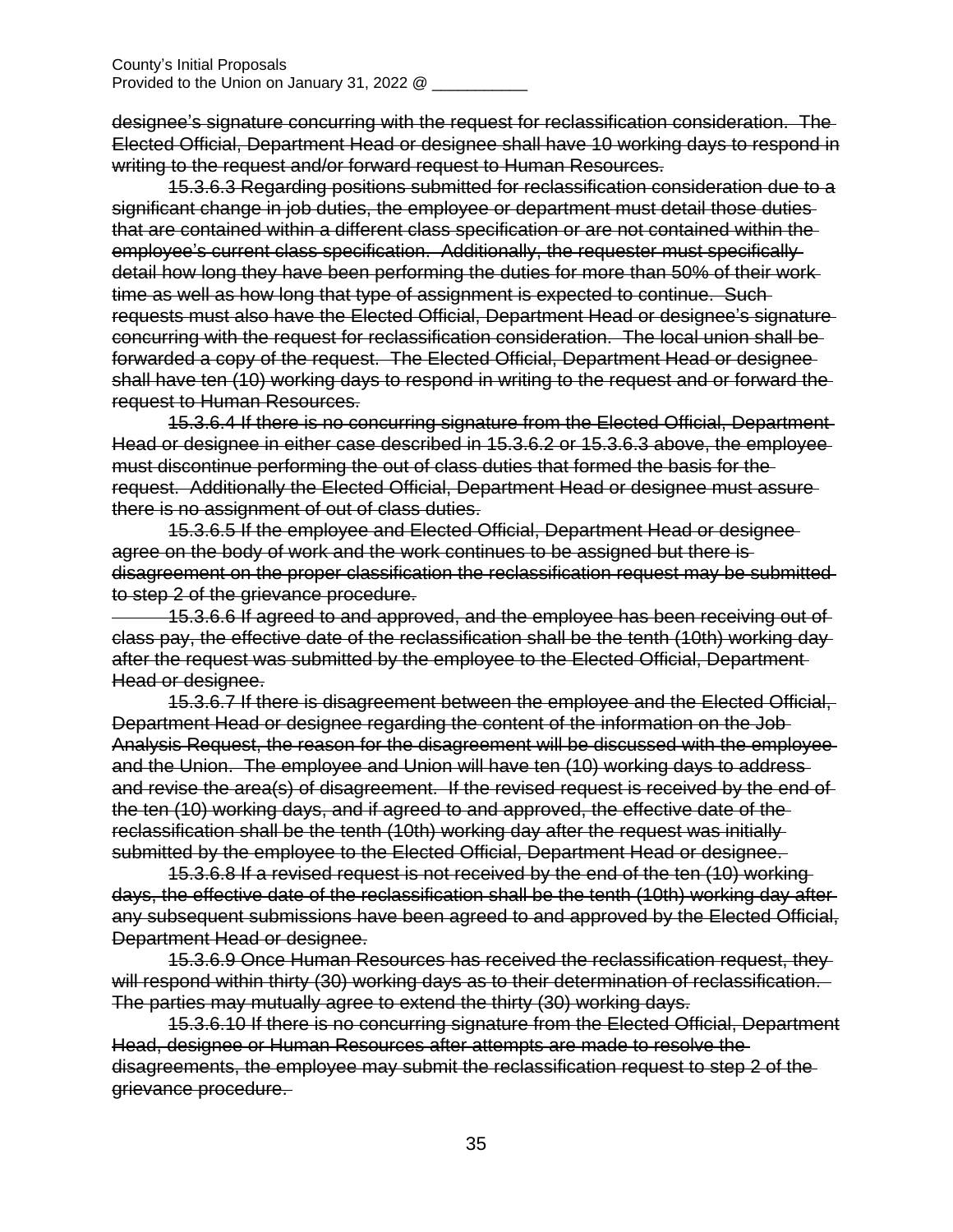15.3.6.11 No employee shall be allowed to request reclassification consideration if it has been less than one year from the date of the last reclassification determination.

15.3.6.12 Reclassified positions with no incumbent shall be posted in accordance with specific labor agreements or supplemental agreements if applicable.

**15.3.7 Wage/Range Adjustments for Existing Classifications:** In the event there is a recruitment or retention problem indicating the relative market value of the classification may need reviewing, the Department*,* or Human Resources may request a job analysis and/or salary survey be conducted to determine the appropriateness of the salary even when there is no significant change in duties and responsibilities or there is no nine month out of class assignment. In the event the results of that study indicate the salary needs adjusting, the parties agree to negotiate the salary and the impact of the adjustment on the affected employees.

# **15.3.8 Administration of Rates of Pay:**

Administration of rates of pay shall be as follows:

No employee shall be paid at a rate of pay less than the minimum nor more than the maximum salary range established for his/her job classification as set forth in the pay plan. All pay rates in the pay plan are based upon full time employment at the normal working hours for the position.

# **15.3.9 Calculating Hourly Wage:**

 15.3.9.1 For the purposes of calculating the hourly rate of pay for employees who are paid on the basis of a monthly salary, hourly wages shall be determined by the following formula:

Annual Salary divided by weekly hours worked divided by 52 weeks = Standard Hourly Rate.

15.3.9.2 The above formula is used to calculate the Standard Hourly Rate for determining overtime pay, sick leave payout, and vacation leave payout.

# **15.3.10 Starting Rate Upon Initial Employment:**

15.3.10.1 New employees to Spokane County shall be appointed at a step within the pay range, not to exceed step three (3), in effect for the particular classification or position to which the appointment is made.

15.3.10.2 Advance step placement of new hires may surpass current employees' step placement in that classification only after the following have been considered: Work History – the candidate has performed the work either as a long-term intern or in a like-kind position.

- A) Salary History paying a salary commensurate with what a candidate is earning (or has earned) while working in a like kind position.
- B) Recruitment Difficulties the scarcity of qualified applicants, number of rejected job offers and the turnover rate for a position. An individual who possesses skills difficult to find in the labor market may be in higher demand and therefore may warrant consideration for advance step placement.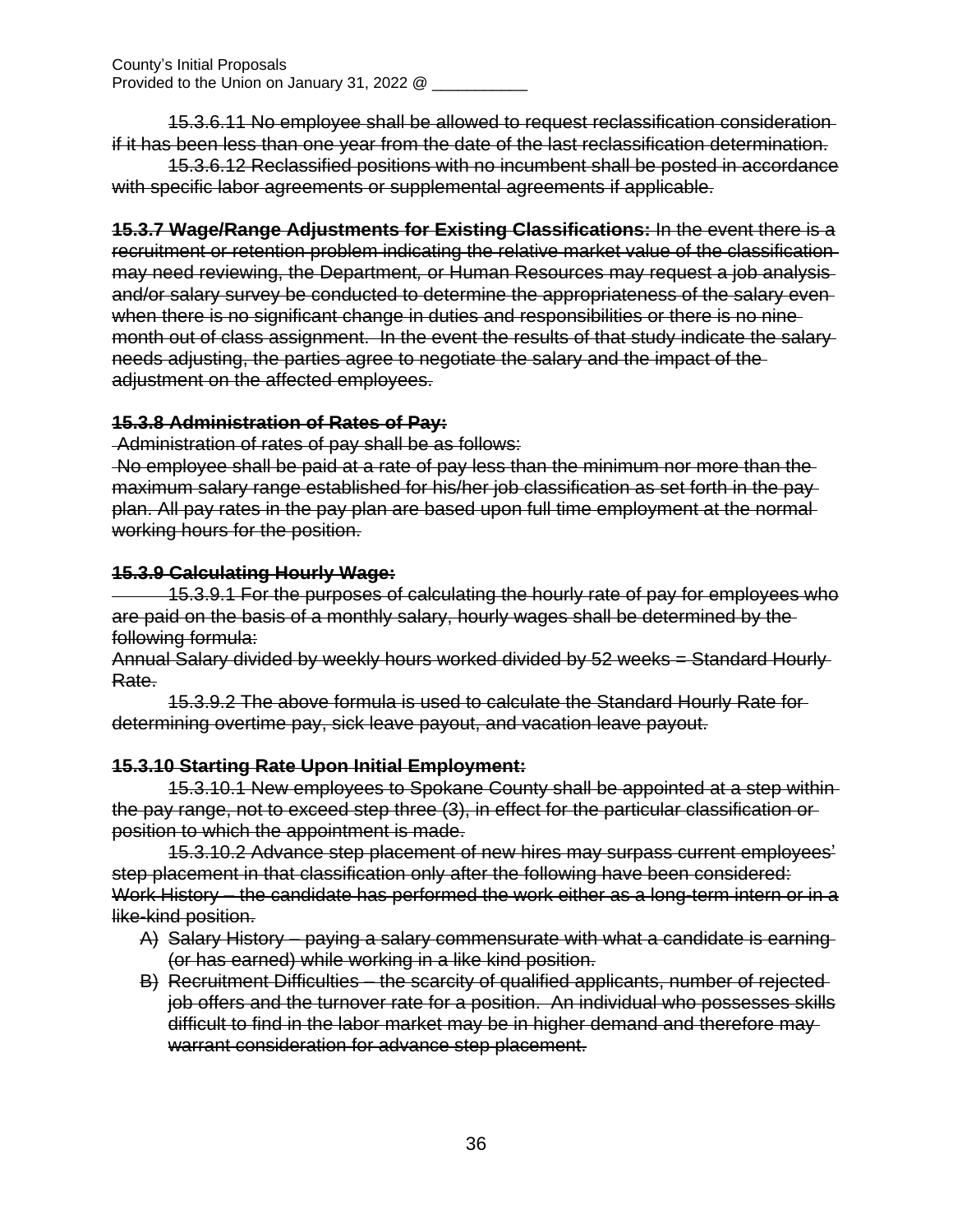- C) Department Budget the requesting department must demonstrate their ability to pay the salary of the advance step placement. The placement must not result in additional budgetary impacts within the department.
- D) Existing Employees the candidate's work history and skill shall be compared to current employees in the same classification whose wages would be surpassed by the candidate.

15.3.10.3 The decision of advance step placement shall be at the HR Director or designee's discretion and that decision shall be final and binding. Such decisions shall not be subject to the grievance process.

15.3.10.4 The HR Director or designee shall notify the Union Business Representative of the Department's advance step placement when received and notify the Union Business Representative when a decision on the request has been made.

. 15.3.10.5Advanced step placement shall not surpass current employees step placement in that classification.

15.3.10.6 Upon successful completion of a minimum six (6) months (975 or 1040 hours worked) probation period, the new employee will receive one (1) step increase. Subsequent step increases shall be at twelve (12) month intervals from the date of the 6 month increase, until the top step is achieved.

**15.3.11 Pay Rate Upon Promotion:** A current regular employee who is promoted shall be paid at the step in the new range which represents at least a MINIMUM OF 5.12% over the rate of pay received immediately prior to the promotion or at the minimum step of the new range, whichever is greater, provided that such increase does not exceed the maximum step of the new range. If the promotion is a result of a competitive recruitment for a new or vacant position, the employee will receive a step increase six (6) months after the effective date of beginning the new job assignment. Subsequent step increases shall be at twelve (12) month intervals until the top step is achieved.

# **15.3.12 Pay Rate Upon Reclassification:**

15.3.12.1 Reclassification to a higher classification:

If an individual position is reclassified with an incumbent employee in the classification and there is no competitive recruitment process, the employee shall be placed at the lowest step in the new range that provides at least a 5.12%, over the rate of pay received immediately prior to the reclassification or at the minimum step of the new range, whichever is greater. The resulting increase cannot exceed the maximum step of the new range. The employee will receive a step increase twelve (12) months after the effective date of the reclassification. Subsequent step increases shall be at twelve (12) month intervals until the top step is achieved.

15.3.12.2 Reclassification to a lower classification:

If an individual position is reclassified with an incumbent employee in the position, the employee shall be "Y" rated. "Y" rating shall be defined as follows: An employee shall continue to receive compensation at their current rate if that rate is higher than that provided for their new classification/position. The employee will be considered ineligible for an increase in pay until an adjustment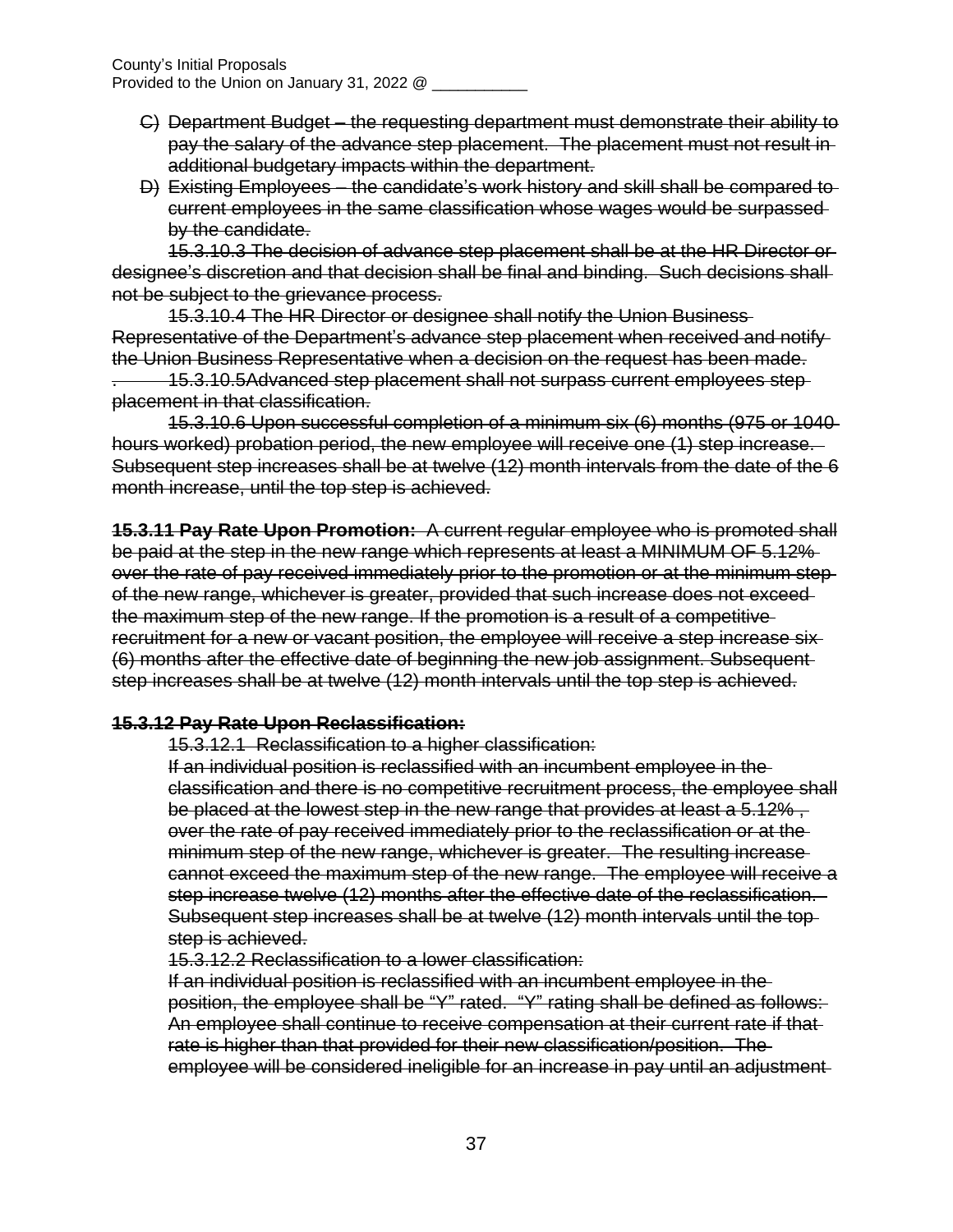in the salary structure or a promotion to a classification with a higher salary range brings the employee's rate of pay within the established range for the position.

- **15.3.13 Pay Rate Upon Wage/Range Adjustments:** Classifications which are adjusted to a higher salary range shall have those affected retain their individual step to a maximum of ten percent (10%). Further, the affected employees shall retain their current step date unless otherwise negotiated and agreed to in writing.
	- Wage adjustment does not result in a change in steps
	- Promotion adjustment of step at six months and then annually after the step increase
	- Reclassification step increase after one year from effective date then annually

# **15.3.14 Pay Rate Upon Demotion or Reduction:**

- 15.3.14.1An employee who is demoted/reduced shall be paid in the range for the lower classification at a rate that is closest to their rate prior to the demotion without exceeding the prior rate. Upon demotion, the existing anniversary date shall be eliminated and the date of such demotion shall be used to calculate the new anniversary date.
- 15.3.14.2An employee who returns to their former classification during their probationary period following promotion shall receive the same step date in the lower pay range as held before promotion, provided that adjustments shall be made to take into account any step increases which would have occurred had the employee not been promoted.
- 15.3.14.3An employee who accepts a demotion/reduction or bidding to a lower classification or a previous classification shall be placed in the step that causes the employee the least amount of financial loss. If the employee is still a probationary employee, they will be placed at the step they held prior to the promotion

**15.3.15 Pay Rate Upon Transfer:** An employee who transfers from one position to another within the same classification or different classification within the same salary range, shall continue to receive the same rate of pay as before the transfer and retain their current step increase date.

- **15.3.16 Adjustments to the Anniversary Date (Step Adjustment Date):** In addition to the provisions of 15.3.11, Pay Rate Upon Promotion, 15.3.12, Pay Rate Upon Reclassification, and 15.3.13, Pay Rate Upon Wage/Range Adjustment, the anniversary date for a step increase for an employee shall be adjusted under the following circumstances:
	- 15.3.16.1 If an employee is returned to his/her former classification within a promotion probation period, the anniversary date held prior to such promotion shall be re-established.
	- 15.3.16.2 When an employee returns from layoff and is reemployed in the same classification as originally held, the original anniversary date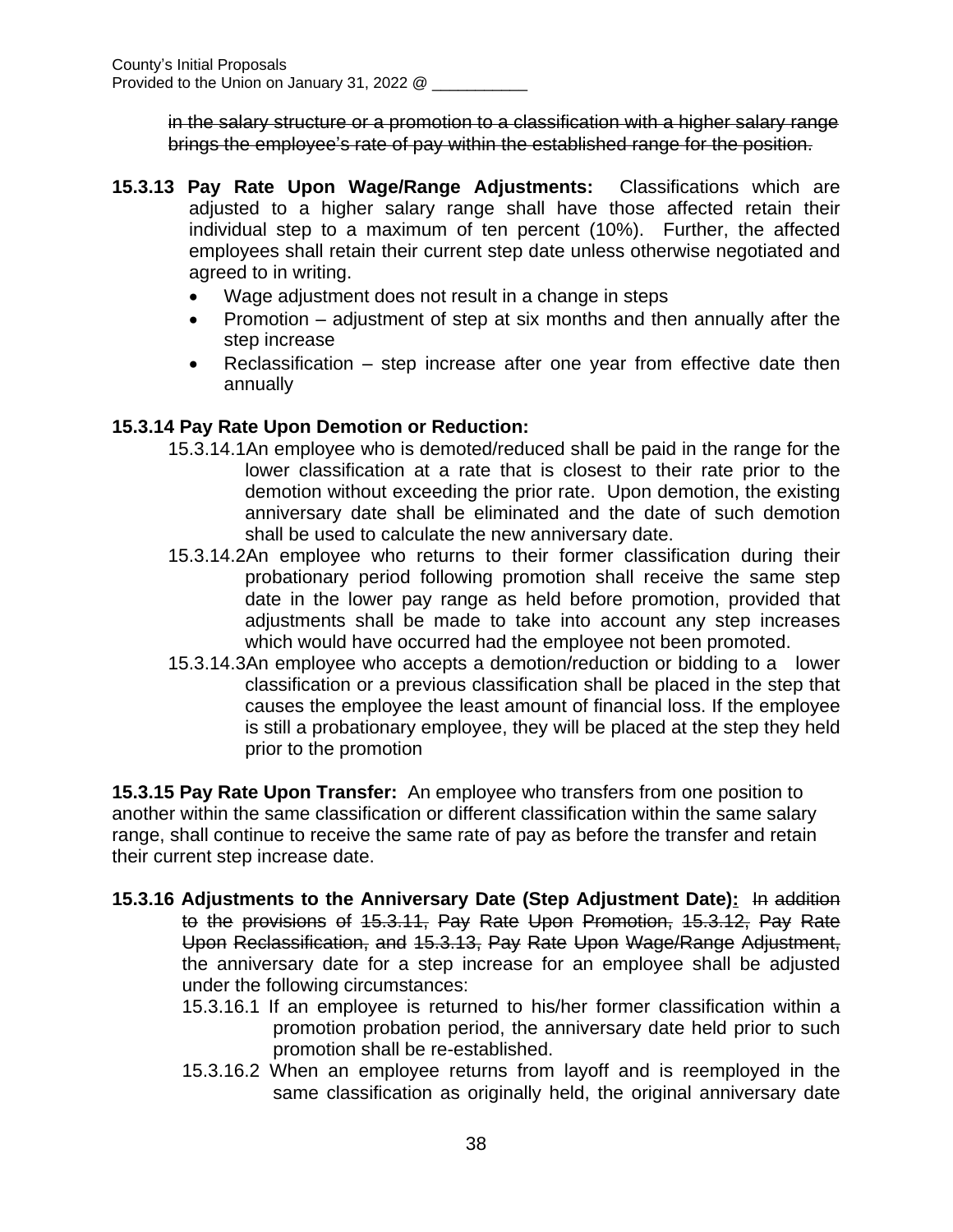will be adjusted in accordance with County policies and procedures in effect on August 9, 2001.

- 15.3.16.3 When an employee returns from layoff and is reemployed in a classification other than that originally held, the reemployment date shall be used to calculate the new step and longevity dates.
- 15.3.16.4 Unless protected by law, step dates and longevity dates will be adjusted for unpaid leave.
- 15.3.16.5 Step dates and longevity dates shall not be adjusted for paid leave.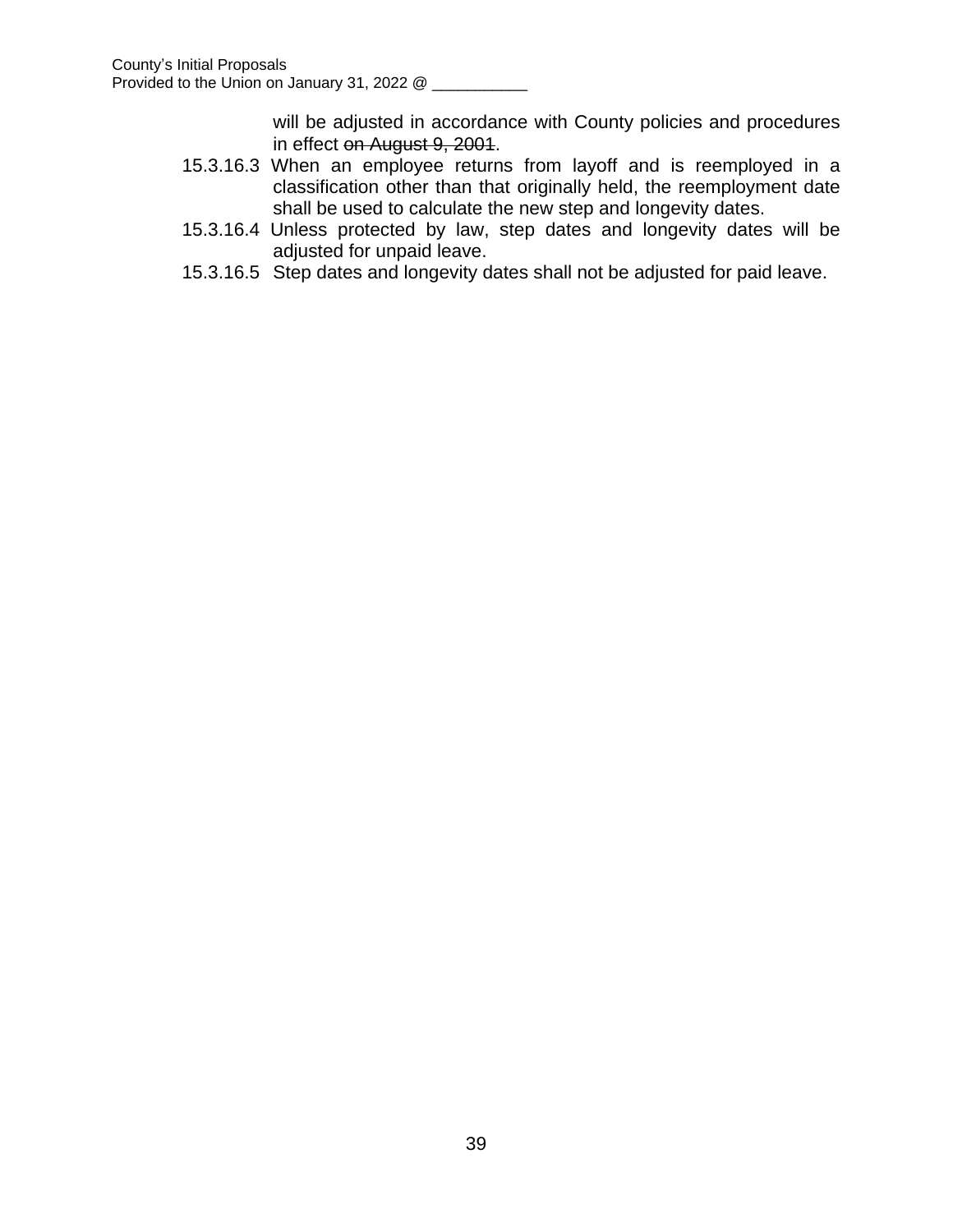County's Initial Proposals Provided to the Union on January 31, 2022 @ \_\_\_\_\_\_

Non-Economic Proposal #22

# **Appendix "8"- Seven Tests of Just Cause**

**Reasonable Rule or Work Order**. Is the rule or order reasonably related to the orderly, efficient, and safe operation of the business?

• Is the rule or instruction straightforward and stated in language that is easy to understand?

Have you been consistent and unbiased in applying the rule or standard? Is it applied consistently throughout your department?

What is your department's discipline record for violation of this rule or standard? **Notice**. Did the employee receive adequate notice of the work rule or performance standard and the possible consequences of failure to comply?

• Is the violated work rule or performance standard published? Is it up to date and relevant to the business needs of your unit?

• How was the employee made aware of it (department orientation, bulletin board, deskmanual, staff meeting notes, prior oral or written communication, employee's job description, written standards)?

What evidence do you have that the employee is aware of it, and understands it (new employee orientation, signature on a routing slip, signoff page)?

- Have you reviewed the employee's personnel file?
- Has this issue been raised in performance appraisals or previous disciplinary actions? If so, how recently?

Prior notice may not be necessary in cases of serious misconduct such as theft, insubordination, or job abandonment.

**Sufficient Investigation**. Did you conduct an investigation before making a decision about taking disciplinary action?

- Why do you suspect that a work rule violation or performance discrepancy occurred?
- Can the employee perform the task? Is there a history of successful performance, or could the employee need additional training?

Are there witnesses other than you? List others who may have knowledge ofthe issue through involvement or as witnesses (supervisors, employees, clients). Interview them and take notes.

Are there written records pertinent to the case in your department or elsewhereon campus? Should in-house records be secured under lock and key during the investigation?

- $\bullet$  Are there written processes or procedures which have a bearing on the case?  $\bullet$  Isthere equipment that should be examined by you or experts?
- Do you need to call Internal Audit or the Campus Police? If you suspect-

misappropriation of University resources, you should immediately contact Internal Audit and your E/LR Consultant. Your own investigation will proceed, but other offices may provide information which becomes part of your evidence.

**Fair Investigation**. Was your investigation fair and objective?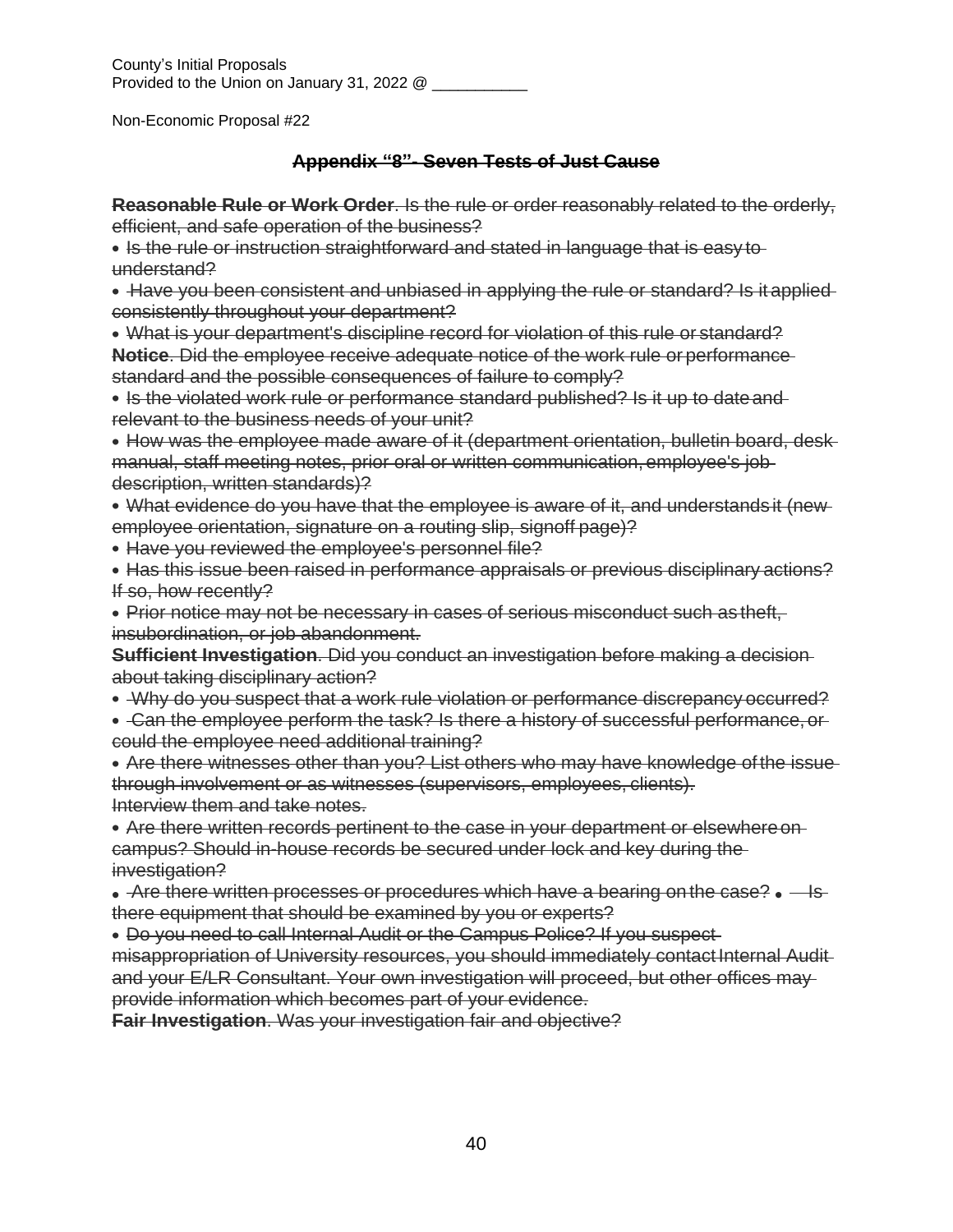- How long ago did the alleged infraction occur? (Unnecessary delays may send a message that you don't consider the infraction to be serious.)
- If you think you already know what happened, have you looked only for evidence to support your theory?
- Should you conduct the investigation, or are you too close to what happened tobe objective?
- Should the employee remain on the work site during the investigation? (Do youfear sabotage, or is the employee a threat to others?)
- Have you made every effort to reconcile conflicting statements or other conflicting evidence? Are you prepared to discard what you cannot validate?
- Have you given the employee a chance to appear (with a representative if applicable), to tell their side of the story and respond to the evidence youhave gathered?
- **Proof.** During your investigation, did you find proof of misconduct or of a performance discrepancy?
- What conclusions are clearly supported by the evidence you gathered?
- Remember that evidence must be truly substantial, not flimsy or slight, to form a basis for taking disciplinary action.
- **Equal Treatment**. Have you dealt with your employees equally, without discrimination? Are work rules applied consistently?
- Are all employees held accountable for the performance standards established for their positions?
- Have similarly situated employees (similar records and infractions) received the same discipline?
- What is your department's record for taking disciplinary action for this type of infraction? What is the campus' record? (Explore this with your E/LR Consultant.)

**Appropriate Discipline**. How do you decide what's appropriate?

- Is the discipline you propose to take reasonably related to the seriousness of the problem? (Did the violation pose serious safety problems or create work flow disruptions for the department?)
- Is it reasonably related to the employee's record (length of service and overall performance)? Is this violation part of a pattern?
- Do you have the authorization to take this action, or should you have it reviewed bythe next level of management?
- A minor infraction does not merit harsh discipline unless it is a repeat occurrence by the employee.
- Given the same violation for two or more employees, their respective records of service provide the only basis for administering different disciplinary actions withoutbeing subject to a charge of discrimination.
- What personnel program is the employee part of (Union contract, CCS)? Consult your E/LR Consultant.